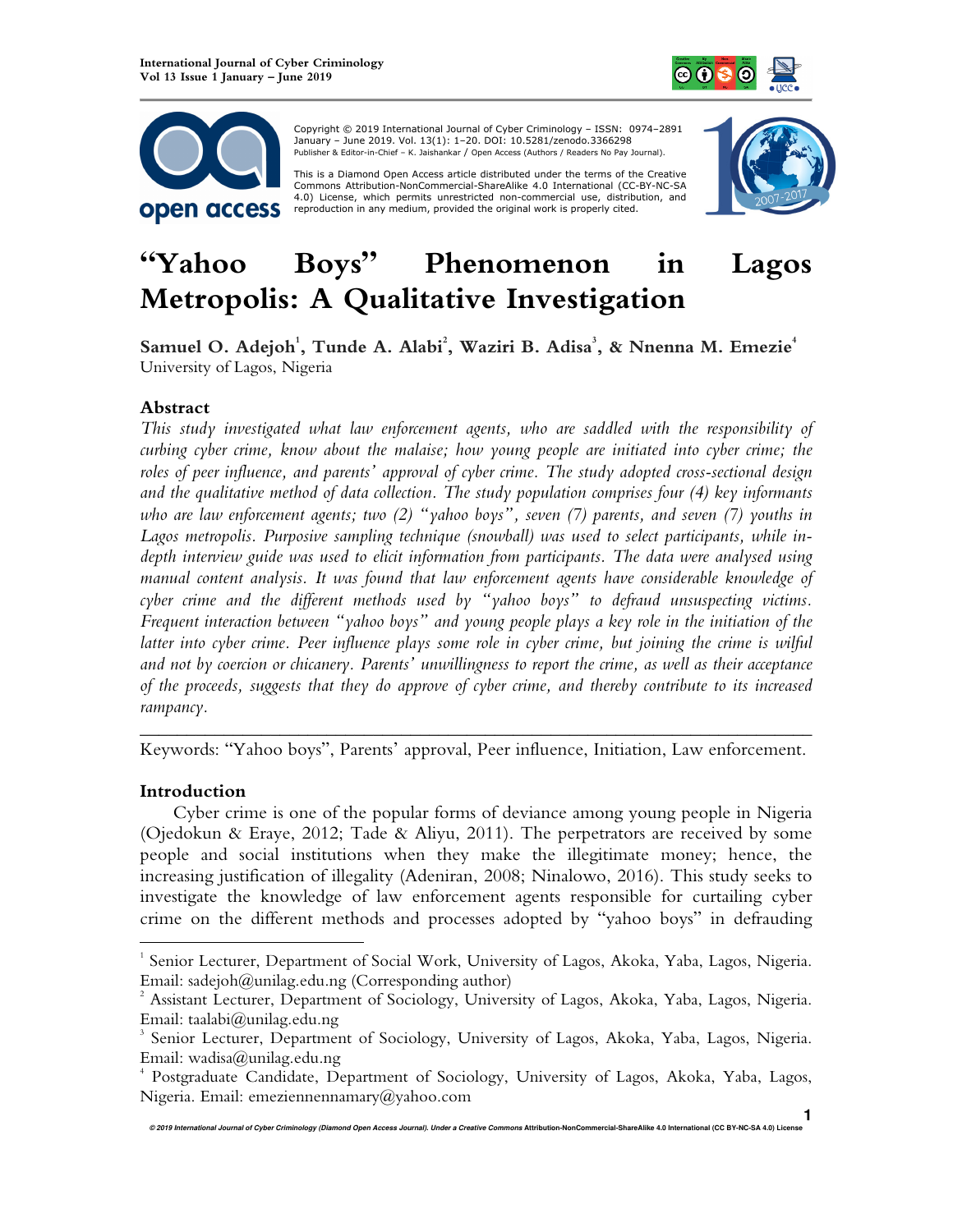victims; how *"*yahoo boys*"* are initiated into the crime, and the possible roles of peer influence and parents' overt or tacit approval of the crime.

For the purpose of clarification, in Nigeria, "yahoo yahoo" refers to the activities which entail the use of computers, phones and the Internet to defraud unsuspecting victims, especially those outside the country. The term *"*yahoo yahoo*"* originated from the fact that the use of Yahoo e-mails and Yahoo instant messenger was a dominant medium of communication between perpetrators and victims (Lazarus & Okolorie, 2019). Those who are involved in *"*yahoo yahoo*"* are popularly referred to as *"*yahoo boys*"*. With the popularity of Gmail services and use, "yahoo boys*"* are now being referred to as *G boys*. With the spread of awareness of *"*yahoo yahoo*"* and sensitisation of potential victims, a group of *"*yahoo boys*"* have resorted to the inclusion of magic and spiritual powers to aid the defrauding of victims (Melvin & Ayotunde, 2010). This phenomenon is referred to as *yahoo plus*, and perpetrators are referred to as *"*yahoo boys*" plus.*

The rising popularity of cyber crime may not be unconnected to the fact that the Nigerian state is currently experiencing economic imbalance with attendant high rate of unemployment among able-bodied youths, erosion of traditional values of integrity, and quick-money syndrome. The Economic and Financial Crimes Commission (EFCC) has recorded several arrests and prosecution of cyber crime suspects. Examples of such include the arrest of six "yahoo boys" in Abuja (Daily post, 2018); prosecution of an arrested suspect who attempted to bribe EFCC operatives with 6.9 million Naira (19,140 US dollars), and several other apprehensions and prosecutions in the last one year (EFCC, 2018). It is expected that with the apprehensions and prosecutions, more understanding of the "modus operandi" of culprits will emerge. However, crime may not be static as suspects could adopt new methods when the old ones are known to the people and law enforcement agencies.

The *"*Yahoo boys" phenomenon in Nigeria falls within the socioeconomic cyber crime (Ibrahim, 2016) as it is done mainly for financial gains. Considering the economic situation in the country, it is unlikely that a complete stop will be put to the menace by using the pain-pleasure approach which states that offenders should be punished. There is a need to understand how young people are initiated into this crime with a view to discouraging the practice. Studies have shown that some people are influenced by their friends (Tade & Aliyu, 2011; Árpád, 2013; Ojedokun & Eraye, 2012; Arimi, 2011; Atwal, 2011). Ige (2008) and Ojedokun and Eraye (2012) suggested that involvement in the crime is not necessarily influenced by socioeconomic status of parents as children of the haves and have not have been equally arrested and prosecuted for involving in the crime. This suggests that if what pushes the poor into committing cyber crime is the monetary gain, children of the rich are being attracted by other factors aside financial gratification. It is on this note that understanding how young people are initiated, and the possible roles of peers and parents become germane.

The traditional African values frown at illegality, especially stealing. The Yoruba adage that goes *kaka ki n ja le, ma kuku seru*, (I will rather become a slave rather than steal), is a pointer to the fact that in older times, stealing of any sort was unacceptable. But in modern times, crimes such as cyber fraud and Internet robbery are pronounced, and proceeds of such crimes are warmly received by our social institutions. The traditional values of integrity and honour have been replaced by the money. With this erosion of values and concomitant political uncertainty, economic turmoil, high rate of youth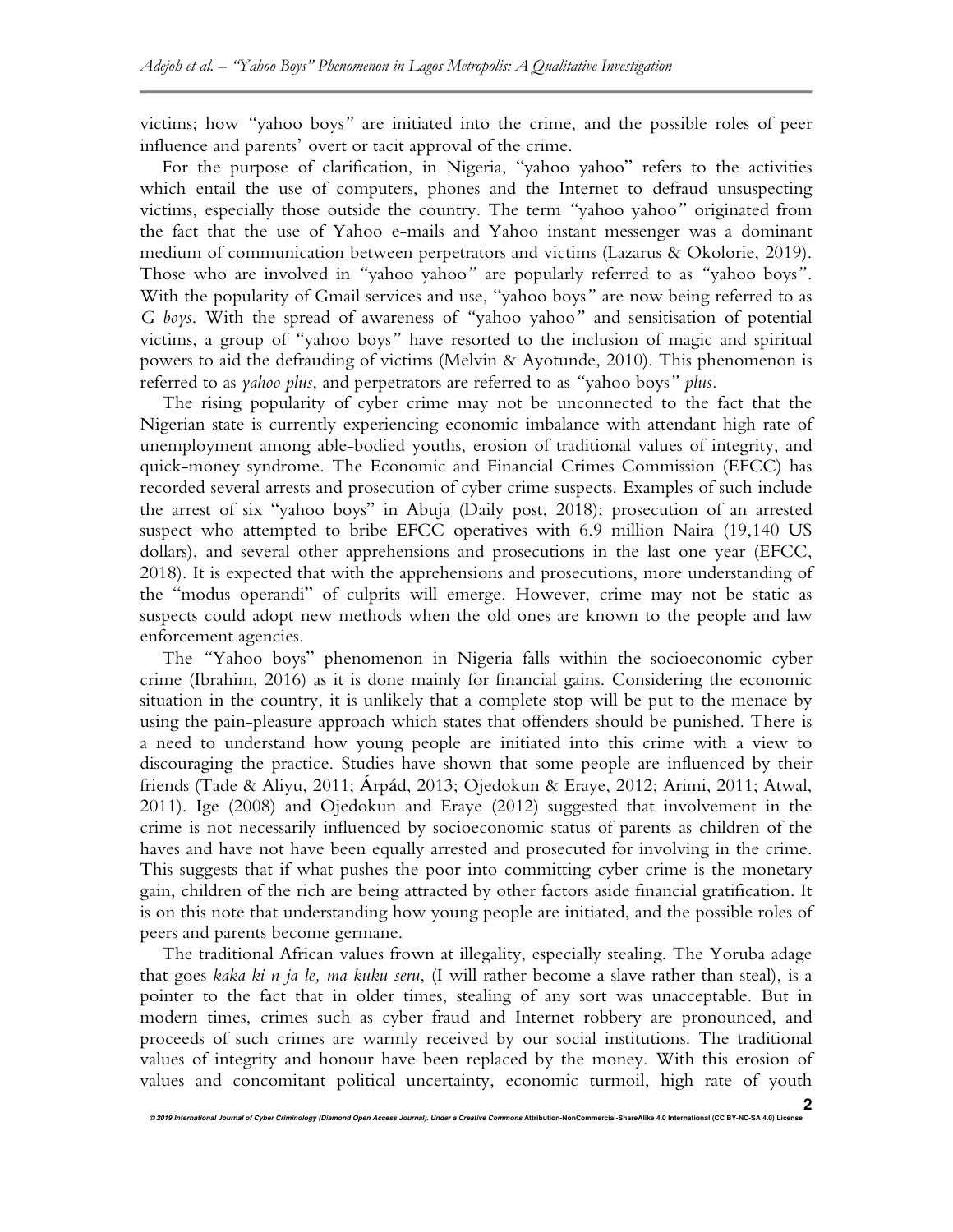

unemployment and underemployment, it is unlikely that there will be a complete stop in cyber crime in the country.

Cyber crime is not a novel phenomenon in Nigeria, or in the global literature. Studies have investigated the role of peers in cyber crime, but it is not clear how exactly young people are initiated into the act. Understanding the process of initiation can help curb potential *"*yahoo boys*."* It is also not clear how and why parents would overtly or covertly support cyber crime. The family-wherein parents are key players- is the primary agent of socialisation. Any form of support given by parents to cyber crime has grave consequences on social order. The understanding of the knowledge of cyber crime processes possessed by law enforcement agents will help to know the areas in which they require further training.

## **Theoretical Framework**

This work revolves around *Ronald Akers' Social Structure and Social Learning Model*. The model generally assumes that individuals learn criminal behaviours the way they learn other behaviours in the society. Learning, Akers noted, is a part of life that is inevitable in as much as people interact with others in the society. Unlike other social learning theorists, such as Albert Bandura and Edwin Sutherland, Ronald Akers' Social learning theory combines and considers both psychological and sociological predictors of learning in arriving at the factors predisposing individuals to the learning of criminal behaviour (Lee, Akers & Borg, 2004; Akers, 2009). For instance, Akers borrowed from B.F. Skinner's Behaviourism, Albert Bandura's Imitation theory, Alfred Schutz's Social phenomenology, Edwin Sutherland's Differential Association theory and Economics' Rational Choice theory, to conclude that the learning of criminal behaviour is a product of operant conditioning, imitation (modelling), bonding, and reinforcement (positive and negative) that go on in our everyday world (Akers, Krohn, Lanza-Kaduce & Radosevich, 1979; Akers, 1990; Holt, Burruss, Bossler & Adam, 2012).

The model states further that learning is a product of social behaviour that requires association with peers, family members and other members of society (Akers et al, 1979; Holt et al., 2012). What is learnt by individuals is however a function of the level of intimacy and differential association maintained with people. People who maintain close contact with criminals are more likely to imitate their behaviour and replicate such behaviour in their day to day interaction with the society. As individuals exchange ideas, the group with which they share intimacy is the one they are more likely to imitate.

Ronald Akers went further to examine the relationships between social structure and social learning in our contemporary world. According to Akers (2009), social structure (which is the assignment of roles, responsibilities, classes, powers and privileges) in the society, plays a significant role in determining how we learn and what we learn. Using his *Social Structure and Social Learning Model (SSSL)*, Akers concluded that individuals' position in the social hierarchies of society will determine the choice of what is learnt, exposure to the criminal world and the extent to which they are deterred from crime.

Because the children of the middle and low income class live often live in societies where enforcement of laws is not effective, the rewards to engage in criminal behaviour are usually higher than the punishments. The SSSL model asserts that the higher the rewards for a crime, the higher the probability that individuals will be involved in crime. The model also states that poor bonding with family members and the social environments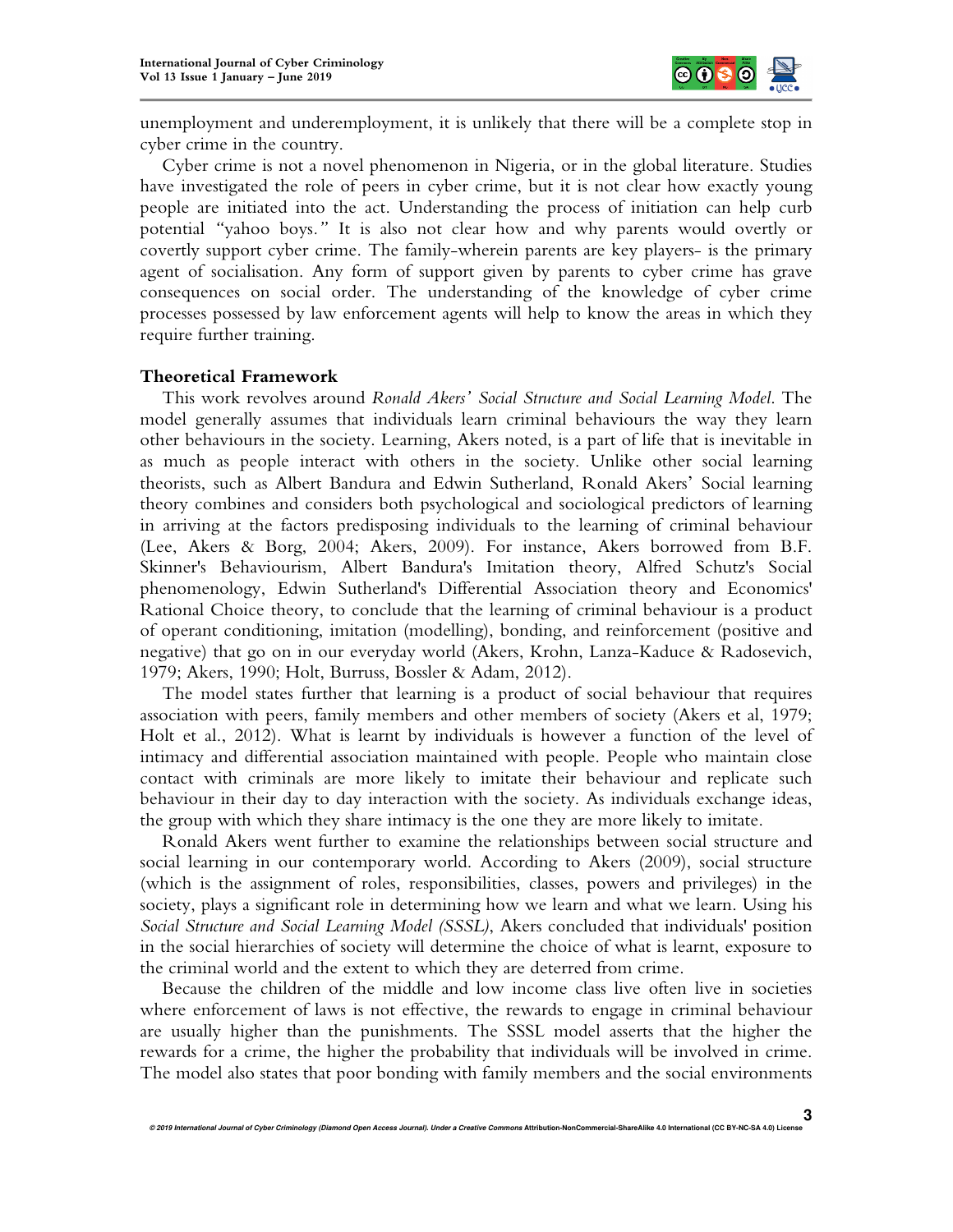experienced by young people from poor backgrounds increase their chances of associating with criminals in the society (Akers, 2009; Holt et al., 2012).

The relevance of Akers' social learning model to the explanation of the phenomenon of cyber-criminality in Nigeria can be inferred at three levels. The first level is the fact that the "yahoo yahoo" phenomenon is learned by young people from their routine interaction with cyber criminals in the neighbourhoods, schools, club houses and social gatherings. Given the fact that cyber crime attracts more money for the perpetrators, the conspicuous lifestyles of the *"*yahoo boys*"* usually serve as incentives for the recruitment of young people who live in the same society with them but have weak moral bonding and desire to emulate the *"*yahoo boys".

The second level at which the social learning theory is relevant to this study is its ability to explain the reasons why most young people who join the "yahoo yahoo" business come from low-income class and disorganized environments. Based on the views of Akers, weak family structure, lack of strong social bonds and social disorganization that characterize the low-income environments naturally create a breeding ground for joining cyber-criminality. Given the poor living conditions in most Nigerian cities and high cost of living of the children of the poor (World Bank, 2018), "yahoo yahoo" naturally serves as an alternative to survival.

# **Figure 1. Relationships between predisposing factors, processes of learning the act and cyber criminality ("yahoo yahoo") in Nigeria**



 **Social learning model of "yahoo boys" phenomenon in Nigeria** 

The third level at which the SSSL model is relevant in its capacity to account for the costs and benefits of cyber criminality and its implications for the persistence of the problem in Nigeria. From Akers' position, crime will always persist in as much as the rewards for crime are high and punishments for it are mild. The rewards here are the humongous benefits that criminals derived from their criminal actions such as the expensive cars and lavish spending enjoyed by the "yahoo boys". In many cases, these boys may not be arrested or even sentenced when arrested. This is evidenced in the rising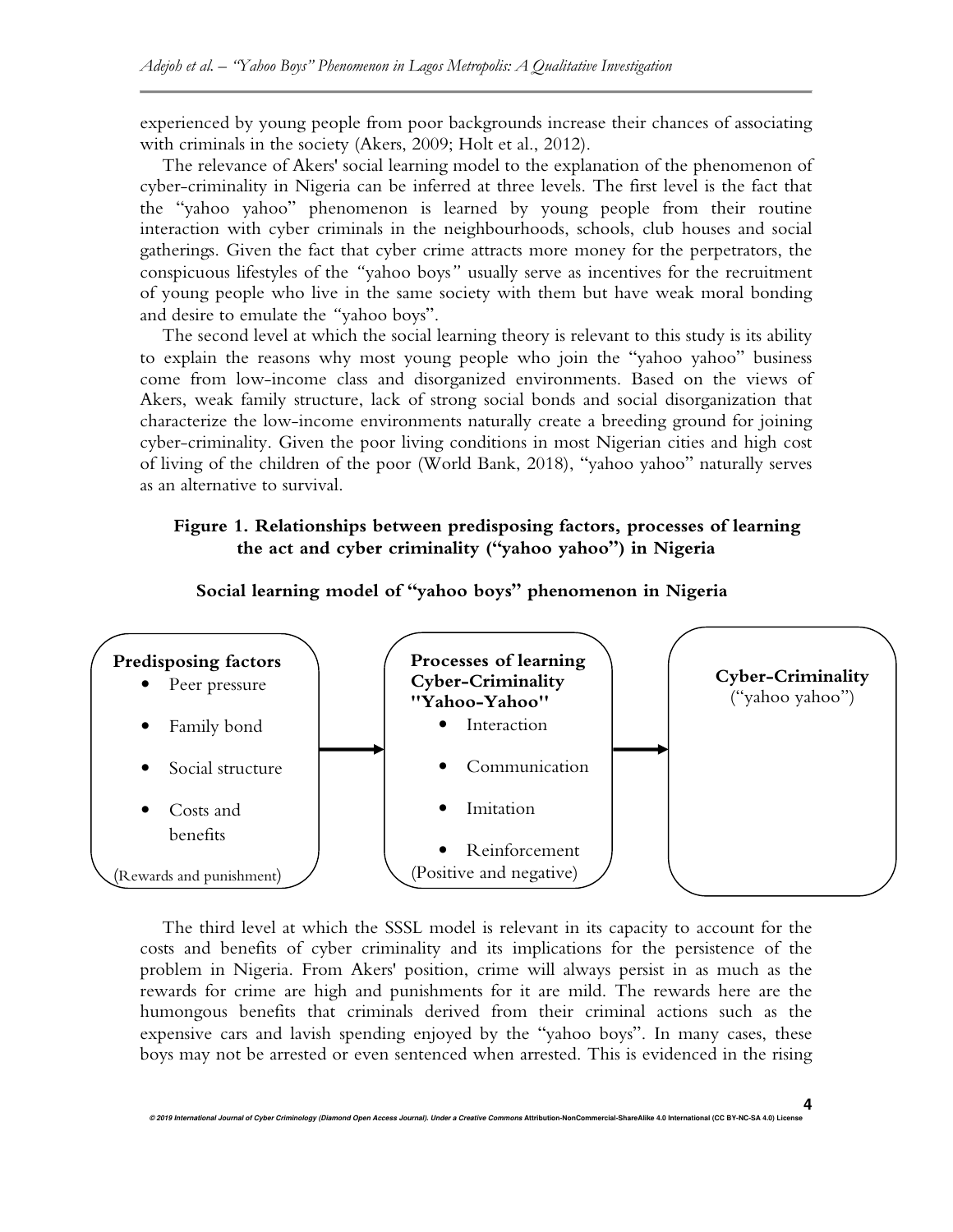

cases of cyber-criminality and low level of resistance to pressure to join cyber-thieves despite attempts by government especially the EFCC to effectively control the crime.

The current study, which this model seeks to explain, has brought out three major causes of cyber-criminality in Nigeria; differential association, poor parental background and imitation. They are significant because they determine how the yahoo phenomenon evolves in Nigeria and why suspects have been evading arrest. They are also important in formulating appropriate policies to reduce the incidence of cyber-criminality in the Nigerian society.

## **Methods**

## *Design, population and location*

The study used the cross-sectional survey design and a qualitative method of data collection. The study population comprises four different categories of persons. Those involved in *"*yahoo yahoo", relevant security agents*,* parents, and young people who are not necessarily involved in cyber crime but may have friends and relatives who are involved in the act. The participants were selected from different locations in Lagos Island and Lagos Mainland. The rationale for choosing a range of study population is to get diverse responses and in-depth understanding to the research questions.

## *Sampling and Inclusion*

A total of 21 participants who consented to participate were interviewed. The interviews involved 7 parents, 7 youths, 5 law enforcement officers (key informants) and 2 *"*yahoo boys": 1 male and 1 female. Parents were screened verbally to be sure that they are aware of the phenomenon in question before they were interviewed. In addition, it was confirmed that the parents had adult-children before they were interviewed. The youth selected also had some knowledge of the phenomenon; in fact, some of them had *"*yahoo boys*"* as friends and/or former friends. The key informants are officials of law enforcement agencies who specialise in handling cases of fraud and cyber crime. The study adopted purposive sampling in the determination of the study populations. For the *"*yahoo boys", the study adopted a snowball sampling technique. The male participant did not allow physical contact; the interview was done over the phone. Snowball sampling technique was also used in the selection of officials of the law enforcement agencies. None of the officials allowed recording; they only allowed note taking for security reasons.

## *Research instrument and data collection*

Interview guides, which contained mainly open-ended questions, were used to obtain information from the participants. All the four interview guides contained sections on socio-demographic questions before core issues on cyber crime and the roles of peers and parents in the malaise. We asked police officers to describe their experience in the recent cases of *"*yahoo boys*"* they had handled. We also asked police officers questions such as, "what do you understand by yahoo plus?", "how do you perceive the role of friends in luring young people in engaging in '*yahoo yahoo'?* activities" with other probing questions where necessary.

Law enforcement officers were asked to explain how they apprehend *"*yahoo boys*"* and incriminating materials they do retrieve from them, and how the case is usually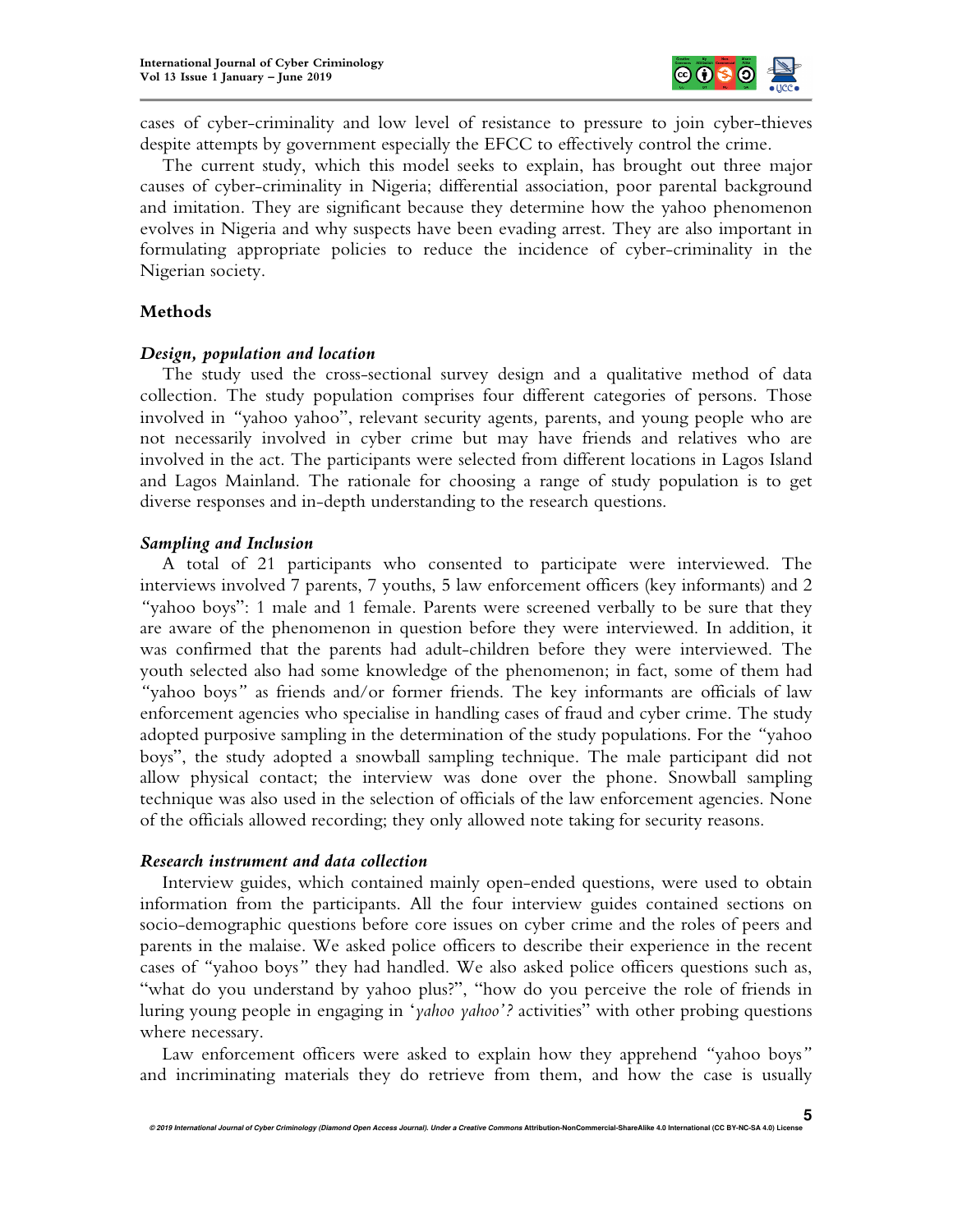handled. They were also asked about their understanding of the processes and methods adopted by suspects in defrauding victims*.* A typical question was, "how does the agency operate with respect to the prosecution of 'yahoo boys'?"

*"*Yahoo boys*"* were asked questions such as, "since when have you been into this hustle?", "how did you join the hustle?" A probe into how they were initiated was carried afterwards for the two groups. They were asked questions like "what is your area of specialisation?", and "how is it lucrative or better than other areas in this game?" These were asked with the researcher's understanding that there are several kinds of hustling methods (some people deal with ewe or traveller's cheque, others with the Bank of America (BOA), and, "what are the different processes involved before you eventually get paid?" This was asked with the understanding that the hustle is not easy and that it requires several processes and intelligence. They were also asked of the roles their peers played in their joining of the group. The interviews lasted for about 20 to 25 minutes on the average and were conducted in privacy.

#### **Data analysis**

The interviews and notes taken were transcribed into the computer, and the data were analysed using the manual content analysis. The analysis was organised around themes and sub themes developed in line with the research questions. Socio-demographic information were first analysed, and it was then followed by the data that addressed the main research questions. Some questions were specific to each study population and some apply to all.

Direct quotes from the participants were presented in the data analysis as has been done elsewhere (Adejoh, Temiola & Adejuwon, 2018). Responses were studied, interpreted and categorised into the research question that they best answer (Silverman, 2013). For research questions that address whether a factor plays a role in influencing cyber crime, two sub-themes were created: one for responses that support a view, and the other for those that oppose it. The data were categorised into preset category and emergent category (Unrau, Gabor & Grinnell, 2006). The preset category allows us to start with themes in advance and then search the data that fits into the theme. We searched for texts in the data that match the theme under consideration. For the emergent category, we read through the texts to find issues recur and are in similar context in the data. This allows the category to emerge from the data.

#### *Ethical issues*

All participants were told about the rationale for the study and gave their consents before the commencement of interviews. All the 21 participants agreed to voluntarily participate in the study. No incentive was given to any participant.

#### **Results**

#### *1. Socio-demographic characteristics*

The youngest participant was a youth of 21 years old; the oldest participant was a parent of 70 years old; the modal age is 49 years. The mean age was 39.5**,** while the standard deviation was 15.5. 61.9% of the participants were males, while 38.1% of them were females. 13 of the participants were married, and seven of them single. Six of the participants were B.Sc degree holders, two were M.Sc degree holders in their respective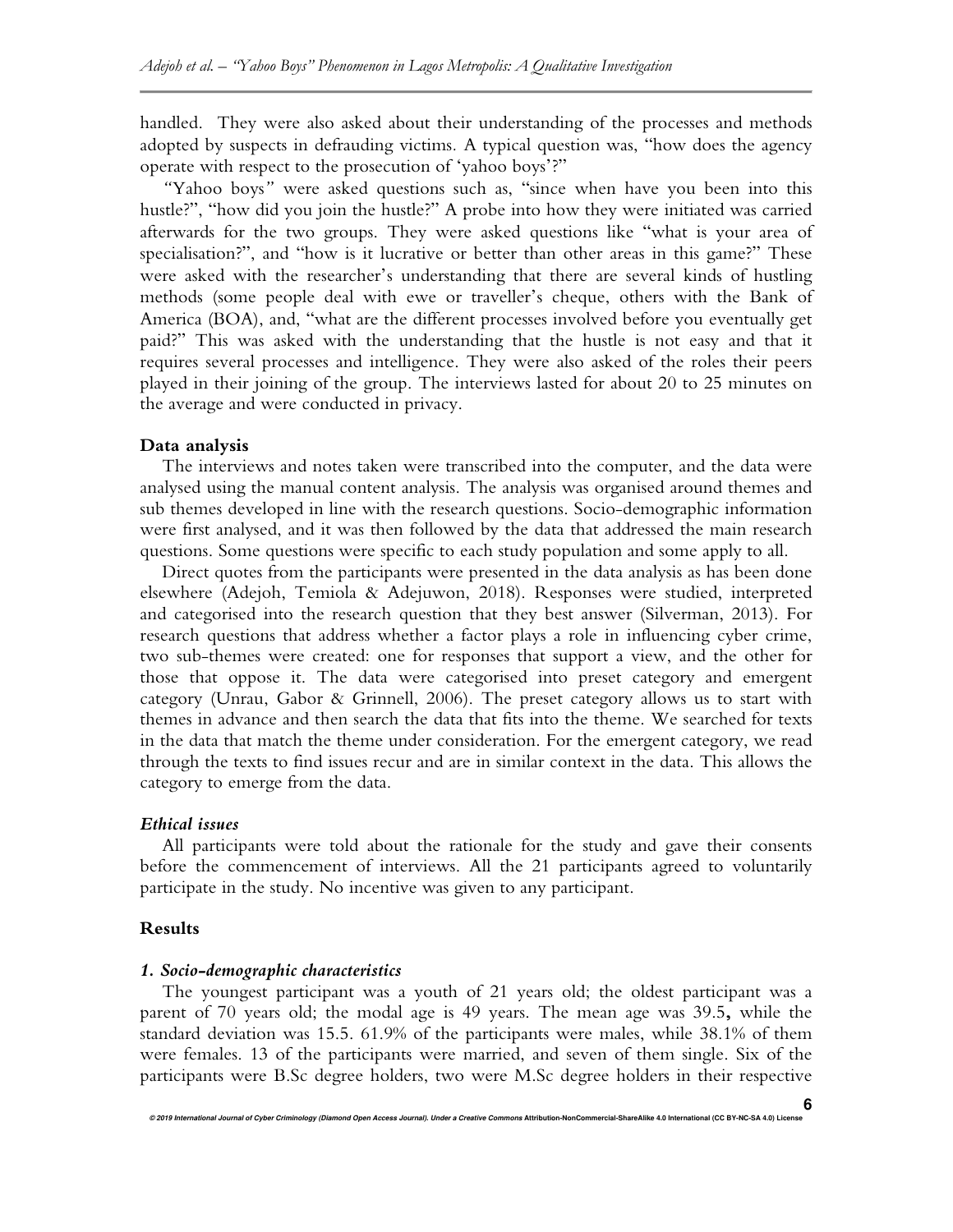

disciplines, another two participants held Ordinary National Diploma, while one participant held a Diploma certificate.

## *2. Knowledge of "yahoo boys" phenomenon by law enforcement agents*

According to the law of the country, the Economic and Financial Crimes Commission (EFCC), the police and other law enforcement agencies have the mandate to arrest and charge Internet fraudsters to court. A key informant explained the section that gave power to the agency:

Advance fee fraud act (2006) was established to fight and prosecute all fraudrelated crimes. This act gave the EFCC the power to prosecute all financial and economic crimes. Cyber crime is a type of crime that involves the use of computer through the Internet as a means to carry out fraudulent activities in the cyberspace. Because the 2006 act did not cover fraudulent crimes on cyberspace, the cyber crime act 2013 was created to help the EFCC prosecute and fight fraud using the computer and the Internet as a means. Also, this act was made to fight cyber crime locally and globally (Male, law enforcement agent).

Another key informant from the same institution provided more insight:

Advance fee fraud act, cyber crime act guides the EFCC in the prosecution of offenders. Offences include: obtaining money under false pretence, possession of un-authorized information and access, cyber stalking and terrorism and so on. Also, lavish lifestyle with no legitimate source of income can cause the EFCC to investigate. We also have the money laundering Act which empowers the EFCC to prosecute money launderers which is greatly associated with "yahoo yahoo". The EFCC act empowers us to sue and be sued.

The EFCC had been in the forefront of the arrest and prosecution of "yahoo boys". However, there are other law enforcement agencies such as the police especially those in the special fraud unit. The EFCC does not work in solitude because cyber crime is similar to drug-related crimes which usually involve large networks of criminals. So, officials of the institution work with the police, ICPC, NDLEA, immigration, custom and other international bodies such as the FBI because the USA is the most defrauded country as most of the victims from there are vulnerable (law enforcement agents). It is the belief of some people that the whites are not vulnerable as many think, but they act under the spell of *yahoo plus* --- a practice of fetishism, where rituals are carried out by "yahoo boys" to aid the defrauding of victims.

*a. Knowledge of forms of cyber crime and processes used by "yahoo boys"*

With respect to knowledge of the activities of *"*yahoo boys*"* and some of the processes involved in scamming unsuspecting victims, the key informants demonstrated their awareness and understanding of the phenomenon. A key informant explained different types of hackers:

There are three types of hackers – the black hackers, the white hackers and the grey hackers. The black hackers perpetrate, penetrate, hack, get information and they will make use of it themselves. The white hackers are for investigation purposes. They are the FBI, the CID and law enforcement agencies. When need be, they can use their professional experience to get information for the purpose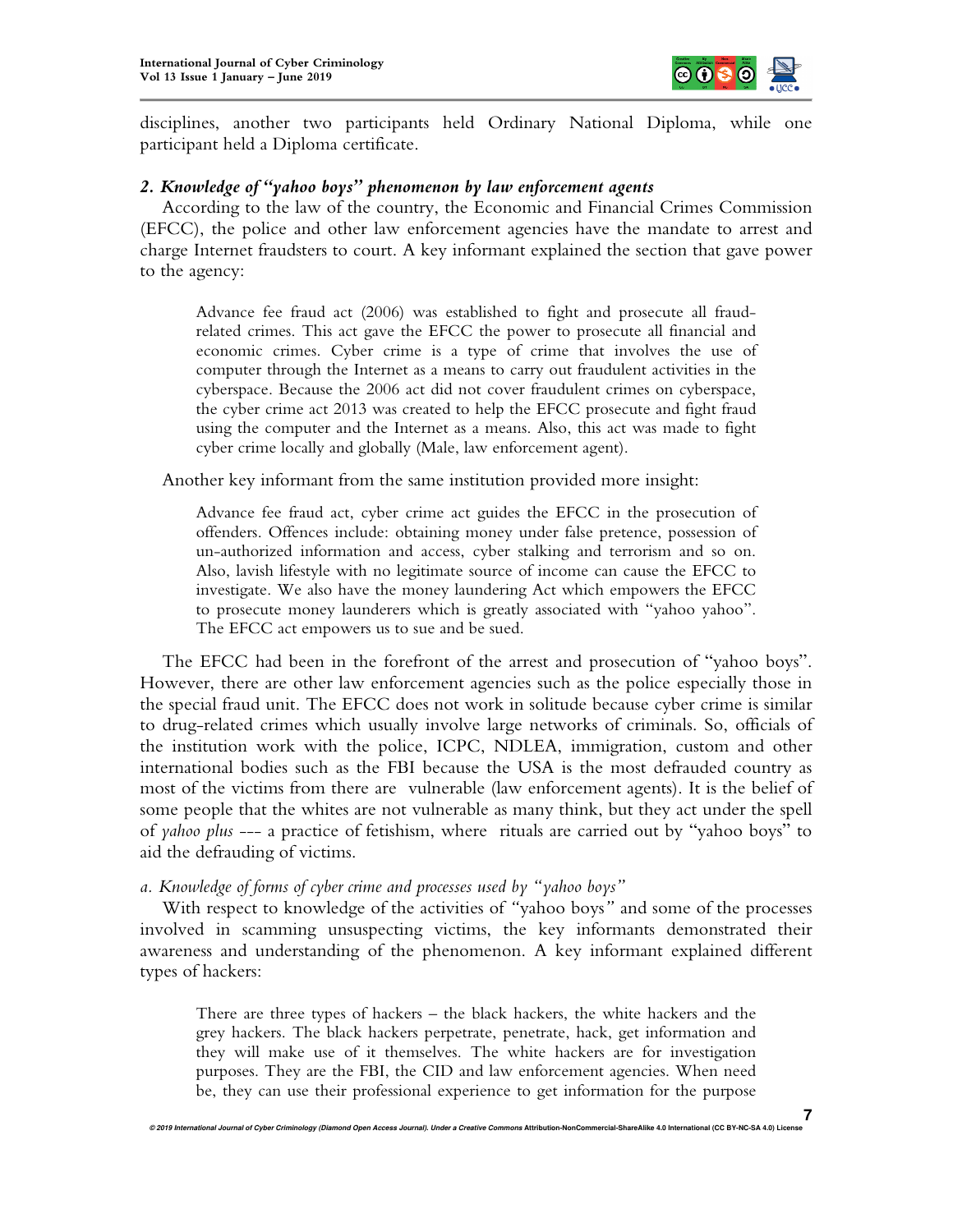of investigation. These ones have no criminal intent. The grey hackers have a commercial purpose, they sell, they never use it, and they will just hack to sell. If you doubt them, they give you one to test-run (Male, law enforcement agent).

The key informant emphasised more on the grey hackers. He noted that they often sell e-mail login information of multinational companies to *"*yahoo boys*"* who monitor the transaction and interaction between such companies and their clients. He stated further that:

If I get access to their e-mail, I can read their mails, I can send mails from their mail, I can delete, I can edit and I can see all your transactions through mail. For instance, companies might have somebody that they want to send money to, or those that want to send money to them. Information such as how much they want to send, when and how the money will be sent is contained in the e-mail that "yahoo boys" have access to. Sometimes they ("yahoo boys") might even allow you to send an account, but you wouldn't know that they have sent another e-mail to counteract your e-mail. They may claim that mistake was made in the former e-mail, and that clients should disregard the first account and send it to this particular account details (which they have just sent). It has happened several times and before you know what it going on, money has been transferred. (Male, law enforcement agent)

The point here is that the original owners of the e-mail account will still be able to access it, but the *"*yahoo boys*"* can also access the same account. When they send or receive an e-mail that is suspicious, they quickly delete it so that the original owners are not aware someone else is accessing the e-mail account.

Another key informant shared his experience and knowledge of a hardworking IT staff who stole the login of his colleague, then transferred millions of naira:

So there was a bank intern who was good in computer and other IT stuff. When you enter a banking hall, we have a cashier. Mostly behind the cashier are operational staff. You will find out that if you are using cheque to make withdrawal and the money is large, the cashier will tell you he's coming. He's going to the head of operation to authorize, and the authorization type could be on paper and even through mails, too. They can get authorization so that he can clear the money. So because of this intern's effectiveness and zeal to learn, he assists the head of operations. Most of the time, she assigns her own job to him, So, within that period he was able to get her username and her password. So if you login with her username, you will log in as the head of operation. In that case, you have access to so many things that even the cashier does not have. This guy logged in successfully, went into an account that belongs to the local government, transferred the sum of 27 million naira (75000 US dollars) to other different accounts. The transaction took place on Friday. Between Friday and Monday, they had transferred the whole sum of money to about 29 different accounts, scattered the money everywhere. And as the money was entering the different accounts, they were making withdrawals through the ATM, POS and what have you to make sure that they exhaust the money (Male, law enforcement agent).

**8**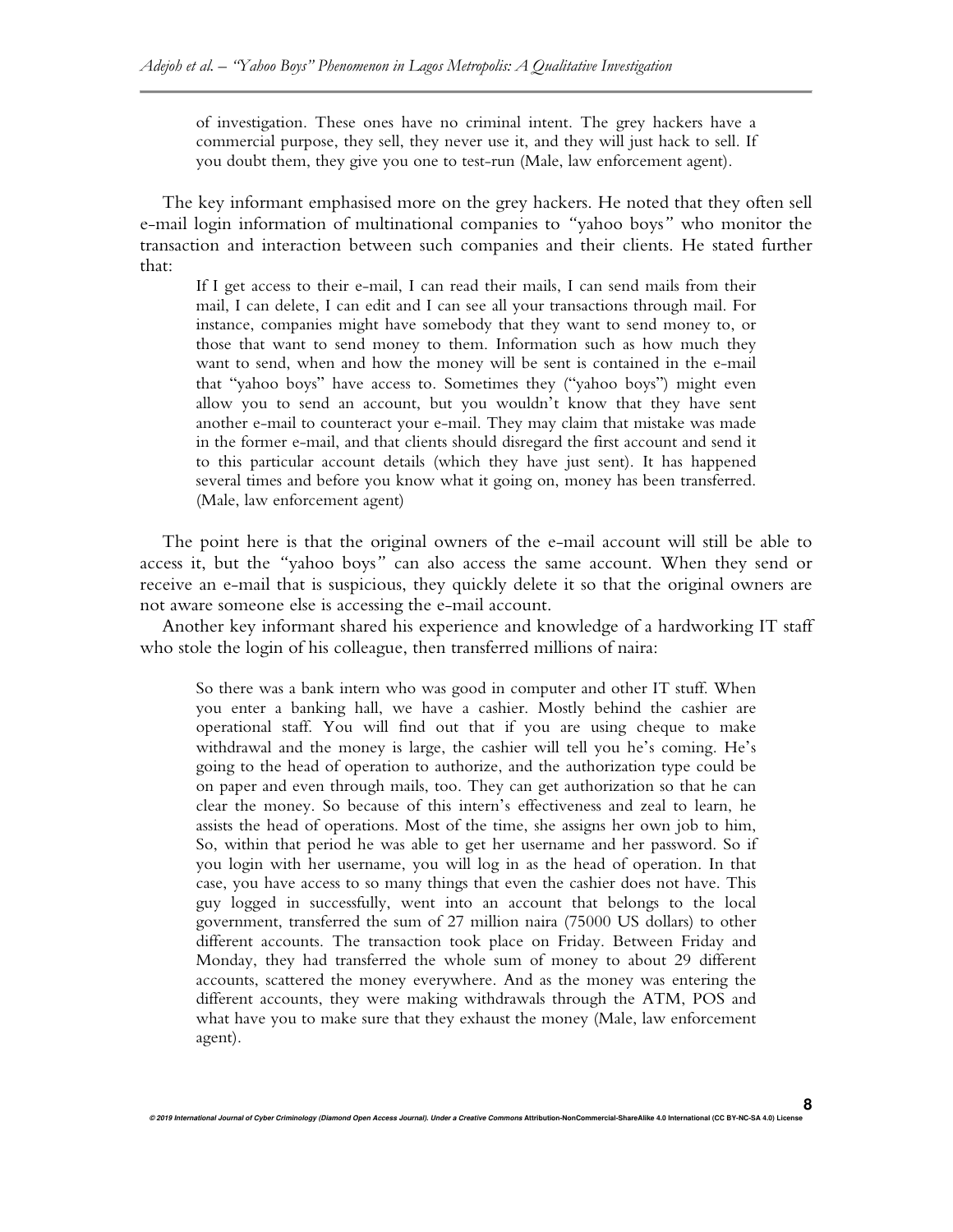

This shows that involvement in the act is of different kinds: those who do not have any other job aside the crime and others who are opportunistic/occasional fraudsters. They have legitimate occupation but also involve in the act when they see the opportunity.

Another key informant spoke about contract and "love" scams:

"yahoo yahoo" could be divided into two broad distinctions: contract and love scams. The love scam involves dating vulnerable and gullible women abroad that are mostly wealthy and single to get financial gains and other benefits. These criminals change their IP addresses to areas of the target location, i.e. someone could be in Nigeria and pose as someone in the US. They also possess international phone numbers that aid their disguise. All information given out to the victim are usually fake including pictures to hide identity, making them hard to trace. The contract scam involves e-mail phishing, identity theft, hacking, defamation, credit card theft and so on. (Male, law enforcement agent)

In addition, the romance scam could be the other way around where the scammer is female and dates male victims. More so, there are some who have several accounts. They hide their identity in some; they show their real self in the other and eventually travel to marry their white lover. In the case of male scammers, they marry white women who are thirty years older or more. Similarly, another key informant mentioned different ways of perpetrating cyber crime and emphasised that it involves networking:

"yahoo yahoo" is a syndicate that comprises different people that play different roles in aiding the crime. They do not necessarily have to see or know the person. The "yahoo yahoo" game is a wide chain that comprises different people which includes the person who provides an account for a money to be wired so it cannot be easily traced; the money mules who go to the bank to pick up the money; email phishing; love scams; contract scams, credit card frauds, business e-mail compromise (CEO fraud), defamation (impersonation), hackers and so on. (Male, law enforcement agent).

In all, participants from law enforcement agencies have reasonable knowledge and are aware of some of the processes through which "yahoo boys" perpetrate cyber crime. The processes are not fixed as the security participants noted that members of some of the security agencies meet quarterly to share and compares notes on new ways by which *"*yahoo boys*"* perpetrate crime., However, once the latter realises that the law enforcement agencies are aware of the latest processes, they initiate another one, thereby suggesting that processes of cyber crime are evolving and dynamic.

## *b. Knowledge of yahoo plus phenomenon*

*Yahoo plus* is often used to denote the use of fetish items and rituals to aid the defrauding of victims. Surprisingly, law enforcement agents are aware of the phenomenon and none discountenance its existence. One of the key informants noted that:

Yes, I have heard about yahoo plus. In fact, I even asked from my suspect because I have done a lot of courses in ICT. The plus, according to him, actually means something that has to do with jazz, juju, fetish things, you know, in order to make the perpetrators have authority. They can chew some things so that when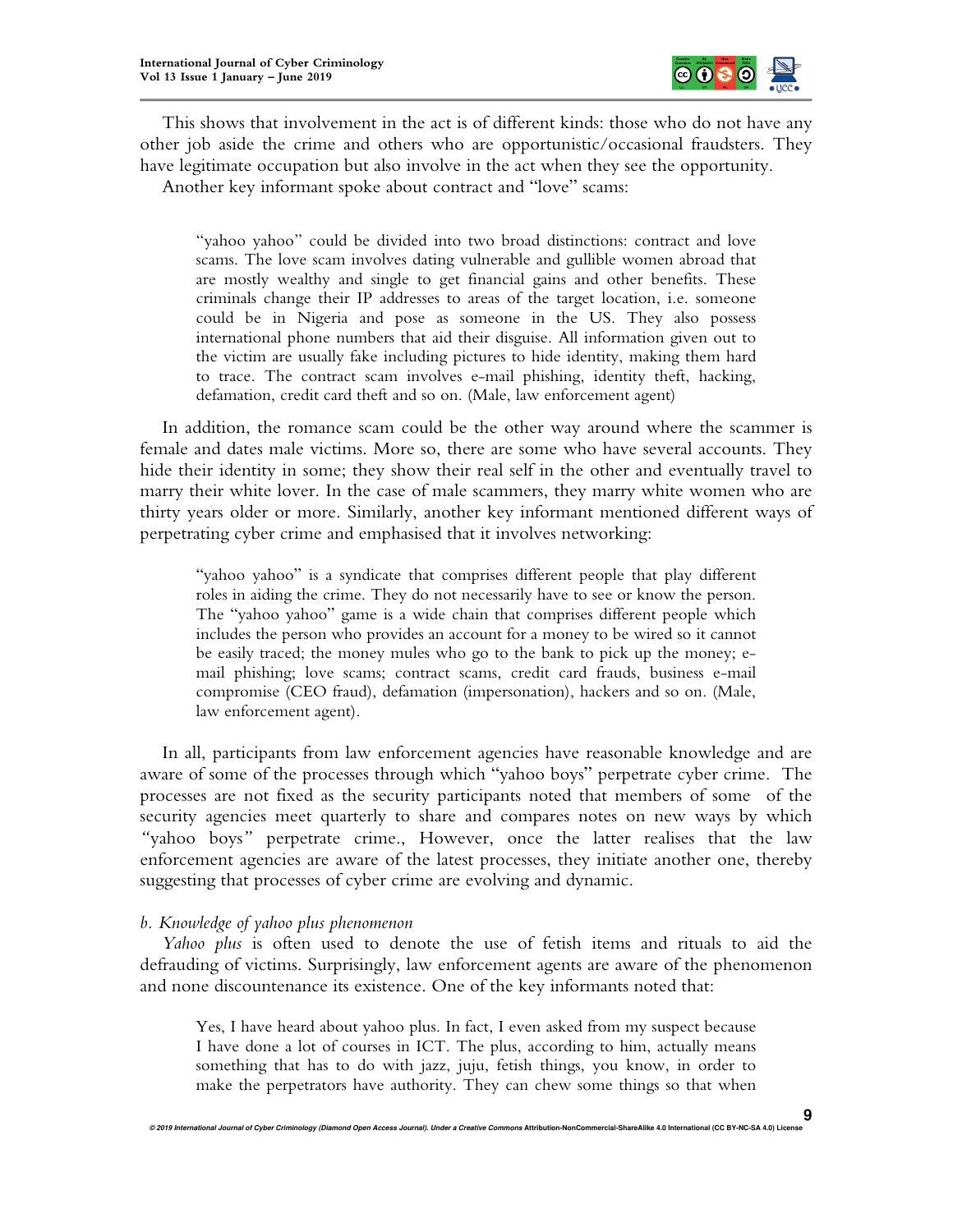they talk to victims, they will succumb to their suggestion. They can tell you what to do on the other side and you go ahead to do it without complaining and you might not realize until when the work has been done. That's when you come to realize. (Male, law enforcement agent)

Another key informant noted that *yahoo plus* exists, and there are departments that deal with such cases:

Yahoo plus means using different forms of spiritual means to enable them carry out this crime. It is a very serious crime. Anti-cultist department handles rituals or ritualism in which this type of crime falls. The herbalist is arraigned to court as well if found as a suspect in the crime. He or she could be arraigned to the court for conspiracy, accessory to the crime. (Male, law enforcement agent)

It is generally believed that the ordinary yahoo is no longer yielding huge sums of money, hence, the need to upgrade or plus it. This is why *yahoo plus* is often regarded as a higher or upgraded version of *"yahoo yahoo"*. This is evident in the opinion of a participant that: "Yahoo plus is the upgraded version of "yahoo yahoo". Use of rituals and other fetish means to aid their fraudulent activities."

## *3. Initiation into cyber crime*

Cyber crime, particularly among young people in Lagos, has continued to gain popularity as many young people are becoming attracted to the act. In fact, many youths in Lagos have embraced cyber crime as a way of life and a means of improving their economic condition, especially as unemployment rate continues to soar. Data from this study suggest that many young people get initiated into cyber crime as a result of their interaction with the so-called yahoo-boys and yahoo-girls as well as their own quest to becoming rich and living a flamboyant lifestyle, especially when they compare their standard of living with those of others who are into the fraudulent act. This notion is vividly captured in the opinion of a participant who said:

When you see people of your level and calibre that are not necessarily doing anything that matches their standard of living, you start feeling intimidated and you start getting inquisitive and you want to be like them. So from your inquisitiveness you ask questions. From there, you get close to those people that are actually involved in this cyber crime or "yahoo yahoo". (Female, 23 years old).

The response above indicates that initiation could begin with upward comparison --- a situation where people compare themselves to those who are of the same age or status but are doing better in standard of living than they. The urge to reach an equal or better standard will push them to question the "yahoo boys" if they have prior cordial relationship, or ask a neutral person who will give them details of real occupation of the gamers, then find a way to introduce the potential "yahoo boy" to those who have been in the game. The introducer must be one the "yahoo boys" trust and have known for some time.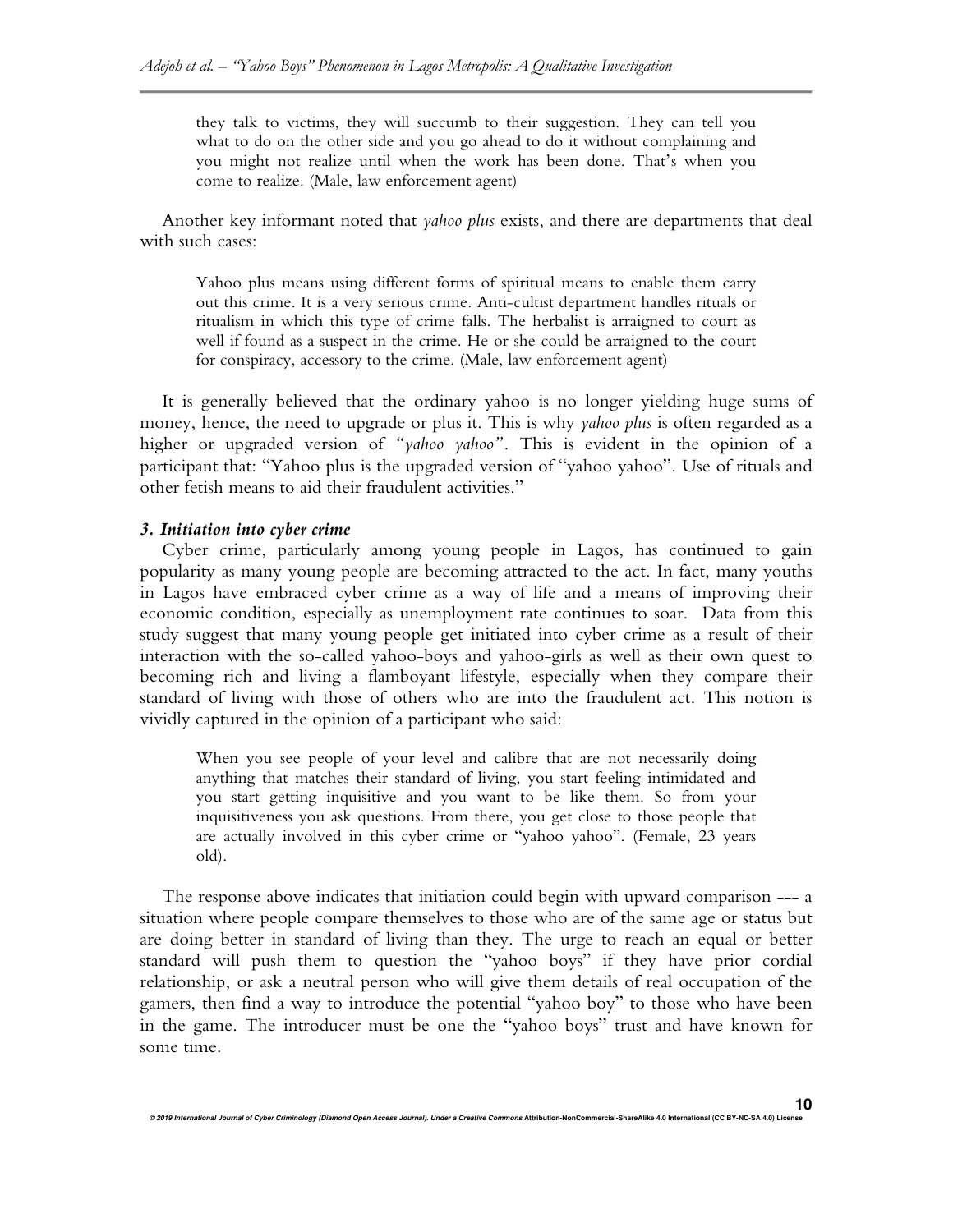

Another participant gave an illustration of how a condition such as hunger can prompt initiation into cyber crime, and that initiation process often begins with interaction between a young person and a cyber crime syndicate as stated below:

It's rampant, like everybody on the street. You just have people do it. So imagine I say I'm hungry today and I'm talking to someone that is into it about my hunger and the person just says "oh, okay since you don't have anything you are doing, this is what I do." I think that's how people get introduced to it --- by speaking about their situation of unemployment, hunger and so on. (Female, 21 years old).

Similarly, a participant explained how frequent interaction with the syndicate can prompt initiation into cyber crime. Thus, this participant suggests that cyber crime is learned from interaction with other persons in the process of communication. An individual is influenced to participate in cyber crime through watching and interacting with other individuals who are engaging in the criminal act. When asked about process of initiation into cyber crime, the participant said:

First of all, it's by appearance, when you see something good, and you are like, "ah, I have to step up to this and all." So, it starts with revealing one's disadvantaged status to a syndicate. (Female, 21 years old).

So far, responses suggest that initiation into cyber crime, unlike cultism, is not coerced. People join willingly when they frequently interacted with syndicates who are living posh. As humans, we tend to measure progress by comparing ourselves with people whom we interact frequently and see on a regular basis.

In addition to interaction with those involved in cyber crime, certain environments such as university campuses also aid initiation to cyber crime. Youths, especially undergraduates, have embraced the ICT inventions such that the Internet medium now takes a larger part of their days when compared to their other daily activities. As such, cyber frauds among educated youth are better planned, executed and organized, and it is gradually becoming a sub-culture among them especially as current economic condition crumbles leaving many young people to survive on their own. This notion is evident in the view of a so-called yahoo-girl who holds an M.Sc degree in her academic field of study. When she was interviewed about the initiation process into cyber crime, she said: "Well, I don't like to call it cyber crime, anyways, but it was during my university days." (Female, 28 years old). She made it known that she has been part of the game since her university days and she was influenced by the social environment. Apparently, the proceeds of the crime were used to further her postgraduate studies. Using proceeds of cyber fraud to fund their studies is a common thing among many less privileged young people who join the game.

Similarly, another participant, who is a university graduate and has been involved in cyber crime, explained how distraction of expensive and ostentatious lifestyle seen around school environment can prompt initiation into cyber crime. A participant shared his own personal experience of how he was initiated into the fraudulent act: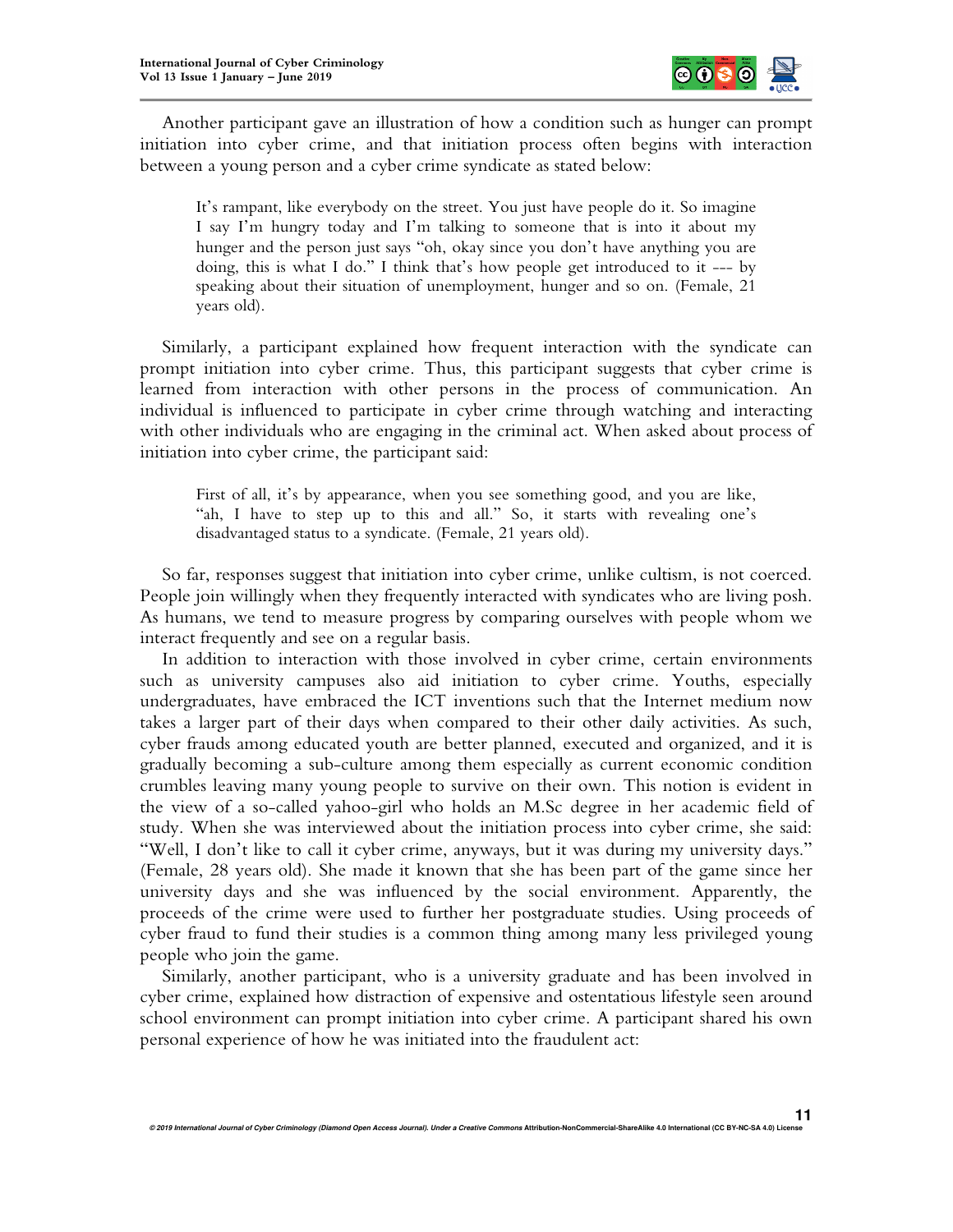I joined this hustle out of insatiable desires. As a man or a guy, you need a lot of material and financial things. You cannot totally exclude or disregard the things you see especially when you were in a university where there are a whole lot of distractions that make you want to do certain things like driving some certain type of cars at some certain level. (Male, 29 years old)

As noted earlier, people hardly compare themselves with those they cannot see or interact with. The participant emphasised a university which is considered by many to be the plushest university in Nigeria due probably to the location of the institution, and its show of fashion, and conspicuous lifestyle.

## *4. Role of peers*

No human being exists in isolation. At every point in time, people associate themselves with a group of people for various reasons. The influence of this group on youth's decision to indulge in activities that are both positive and negative to conventional expectations cannot be over-emphasized as expressed by some participants.

A participant opined that:

Peer group is very influential, and most of the people involved in the "yahoo yahoo" fraud are young graduates, some are postgraduates, some are even undergraduates. These are the people that are desperate; these are the people that have seen their friends made it; they have seen people, their friends with flashy car. They too want to feel among, you know, they want to make it, they want to feel happy, they want to feel high ray, they want to join, they also want to go to clubs and spend money, they want to ride in big cars and live a flamboyant lifestyle. So in the process, peer groups play a role. (Male, law enforcement officer)

A participant, who is into cyber crime, agreed with the view expressed above. In his opinion, young people's desire to emulate expensive lifestyle of friends around them can put them under pressure to join cyber syndicates and perpetrate Internet fraud. Thus, his view suggests that youths are more likely to engage in juvenile cyber crimes such as hacking and online bullying if their friends are into it. When the participant was asked whether or not peer influence can influence youth to perpetrate cyber crime, he said:

Yes, it does. Your friends change cars, wear fine clothes, go to parties with girls, popping champagne. They will always ask you how you are making it. It is the same thing when a runs girl (commercial sex work very common among female university students) wearing good clothes and driving cars, you want to know how they made it as well, what kind of job they do. You join in the process. (Male, 29 years old)

Another participant opined that people of like-minds attract one another. As such, youths involved in cyber crime often form a clique that is bounded by interest in committing cyber crime. She explained that:

Birds of the same feather flock together. So, the influence is actually very high. If you see people that are into a legal business, you see that their clique of friends is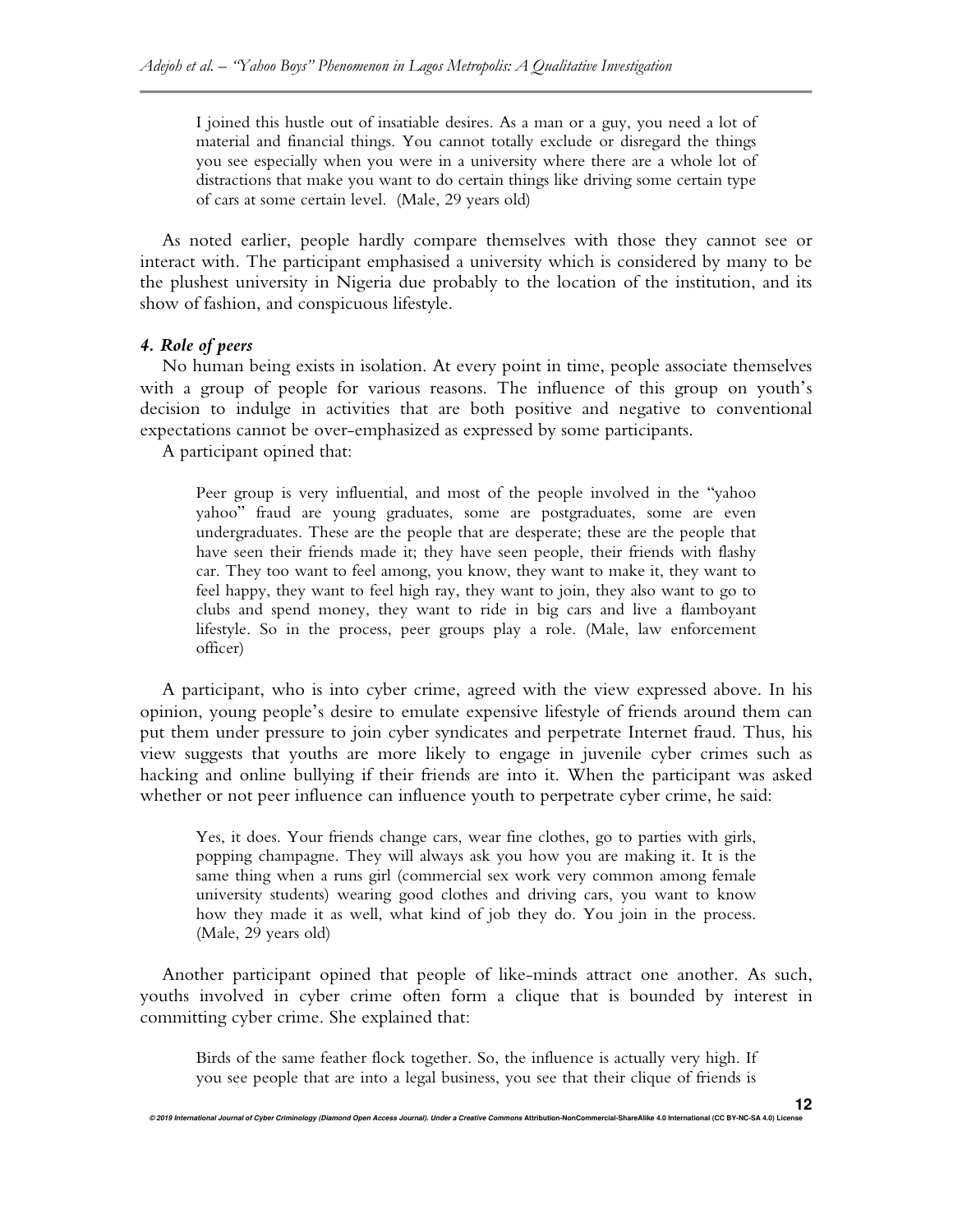

actually people in the legal business, too. Likewise, when you see people that are fraudsters, if you check their clique of friends, they all have the same mentality, they all have the same standard of morals and style of living. (Female, 23 years old)

However, the link between peer influence and involvement in cyber crime is often complex as there may be other intervening variables that may come in between. In other words, the relationship between peer influence and cyber crime is not necessarily a direct relationship as suggested by many participants. This notion was vividly captured by a participant (parent) who said that:

They say, "show me your friend, I will show you who you are." That is just that. They can be influenced, But I have seen a person who follows those ones that are stealing but didn't steal. Instead, he gave them gap. Whatever they gave him, he didn't join them, but they were friends. So you see that this life is what you choose and what your heart desires. The Bible says that it is what you desire to have that will chase you, or that you would desire to do. If you desire to do evil, you will do evil. So all these said, friends can be influenced but what you determine to do within you can be another thing, the environment you are can also teach you what you don't wish to do. So all these is what can trigger people to do what they want to do. (Female, 52 years old)

When asked whether yahoo fraudsters are being influenced by their friends, a participant, who has a similar socio-demographic characteristic as the participant above, explained that apart from peer group influence, the larger society also plays a role in youth indulgence in cyber crime. In her words:

The society is not really helping the youth in the sense that there is no job. There are lots of graduates out there now and most of them are just like roaming around the street. So because they don't really have something to do, they join such kind of friends and then some of them that are very lazy too, instead of actually thinking of doing something better for themselves, they feel the need to get rich quick, and so they might also go into it. (Parent, female, 52 years old, Civil servant)

The responses above support the earlier assertion that joining the gang is not by coercion but persuasion and attraction. When young people are persuaded by their peers or are intimidated by the conspicuous lifestyle of the *"*yahoo boys*"*, the final decision lies with the former.

Another participant, who is also a parent, illustrated how peer pressure can combine with the effect of unemployment to prompt young people to commit cyber crime. Unfortunately, many Nigerian youths in their productive years are unemployed. With the current economic situation, unemployed youths are more vulnerable to peer influence, and can easily be lured into cyber crime. The participant had this to say:

Yes, some are influenced actually in the sense that "an idle mind is the devil's workshop." When they are there, they are doing nothing (jobless) and you know as they grow, they have some needs they have to maintain and when they are not maintaining that, a friend could invite them for a business deal. There, they are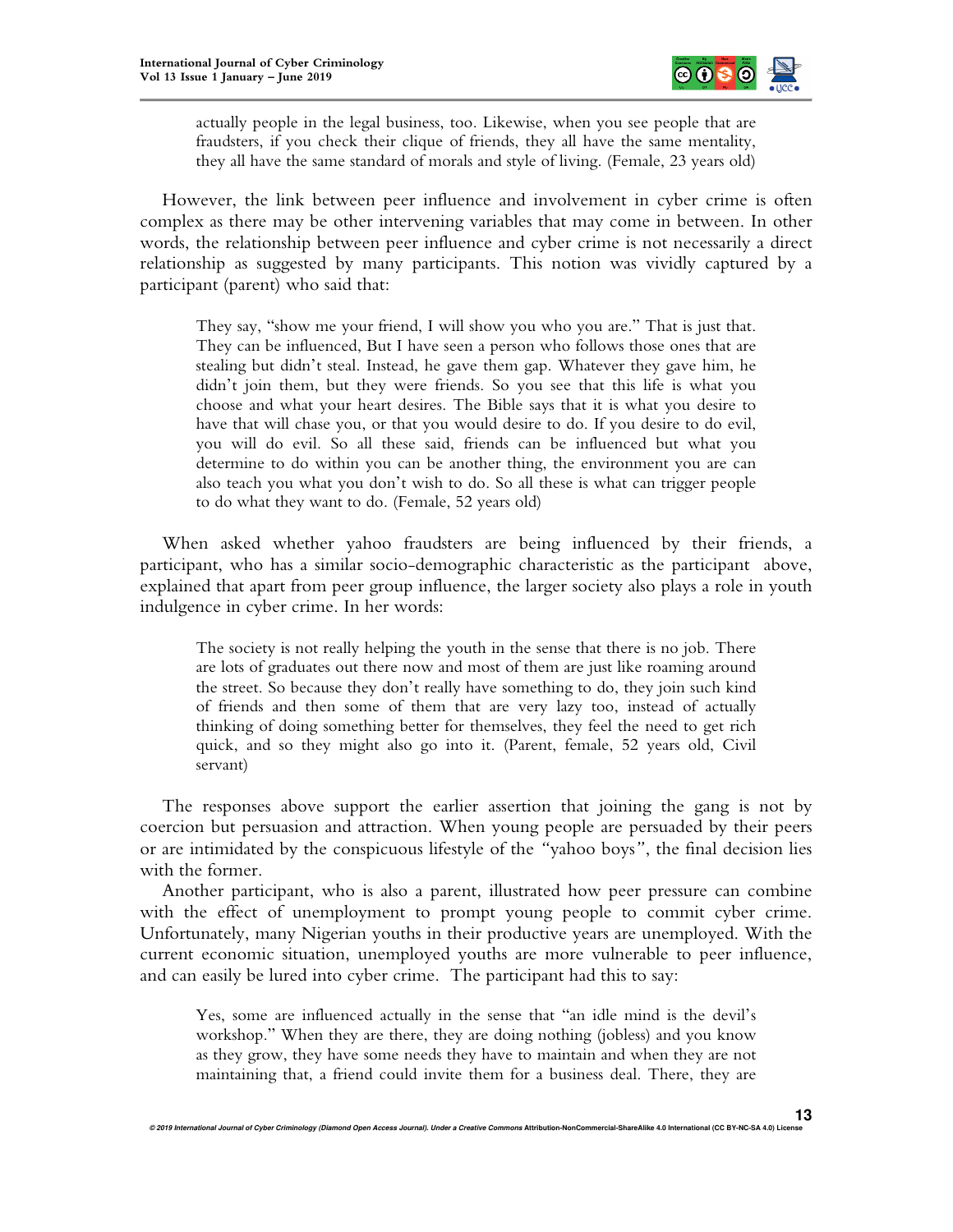influenced because of what he wants or the needs they have. (Parent, female, 48 years old, Civil servant)

Meanwhile, a participant downgraded the extent to which peer influence lures youth into cyber crime. The participant is of the view that while peer pressure can indeed lure young people into cyber crime, there is a limit to this influence. He explained that:

Somebody can be influenced to do what he does not want to do, but these children we talk about are out of kindergarten. They know what they are doing and they do it intentionally. I agree that they are being influenced, but they have their mind already made up to join them. (Parent, Male, 54 Civil Servant)

A participant who is involved in cyber fraud opined that the overall economic condition rather than peer pressure is the major reason why young people commit cyber crime. Many young people in an attempt to escape poverty and improve their standard of living indulge in what is known as "socioeconomic cyber crime." This participant has this to say:

I think it's the economy in general, because when you're in a country where there's no job security, you come out of the university and there's no hope for the future. So a major factor is the economy, yeah, and peer pressure is added to it in the sense that you see someone who legitimately works for his money being oppressed by an individual that scammed someone to get money. So when you see such a thing happening, you decide to damn the consequences and go into this business so you can make your own money and spend it laulau. But then I think, majorly it's the economy. If the economy was good enough and there was job security, I can bet you that 50% of people that are into this business would not be in it. (Female, 28 years old)

#### *5. Parents' approval*

Parents, as agents of socialization, are expected to provide sound moral support, which reflects the societal norms and values, for their young ones. They are expected to guide their young ones through rules and discipline. However, for economic and other reasons, many parents have deviated from their expected role. It has been observed that many parents are indifferent about how their wards make their money. In fact, some participants opined that some parents even support their children in carrying out cyber crime. As some participants explained it, the support may be direct or indirect, tacit or covert. A key informant who has been serving in the enforcement agency for 12 years stated that:

Parents do not report crimes, most times they do not know exactly what their children do to make money even if they might be aware that it is illegal or through dubious means. They do not support their children directly but indirectly. As a result of the silence to the crime, they support it. Also, environmental factor plays another role in the support of this crime especially areas with high poverty rate where people see "yahoo boys" as 'gods' that will help them alleviate their poverty. They celebrate them in their families and society as people that made it despite all odds. They won't want to bite the hand that feeds them. (Male, law enforcement agent)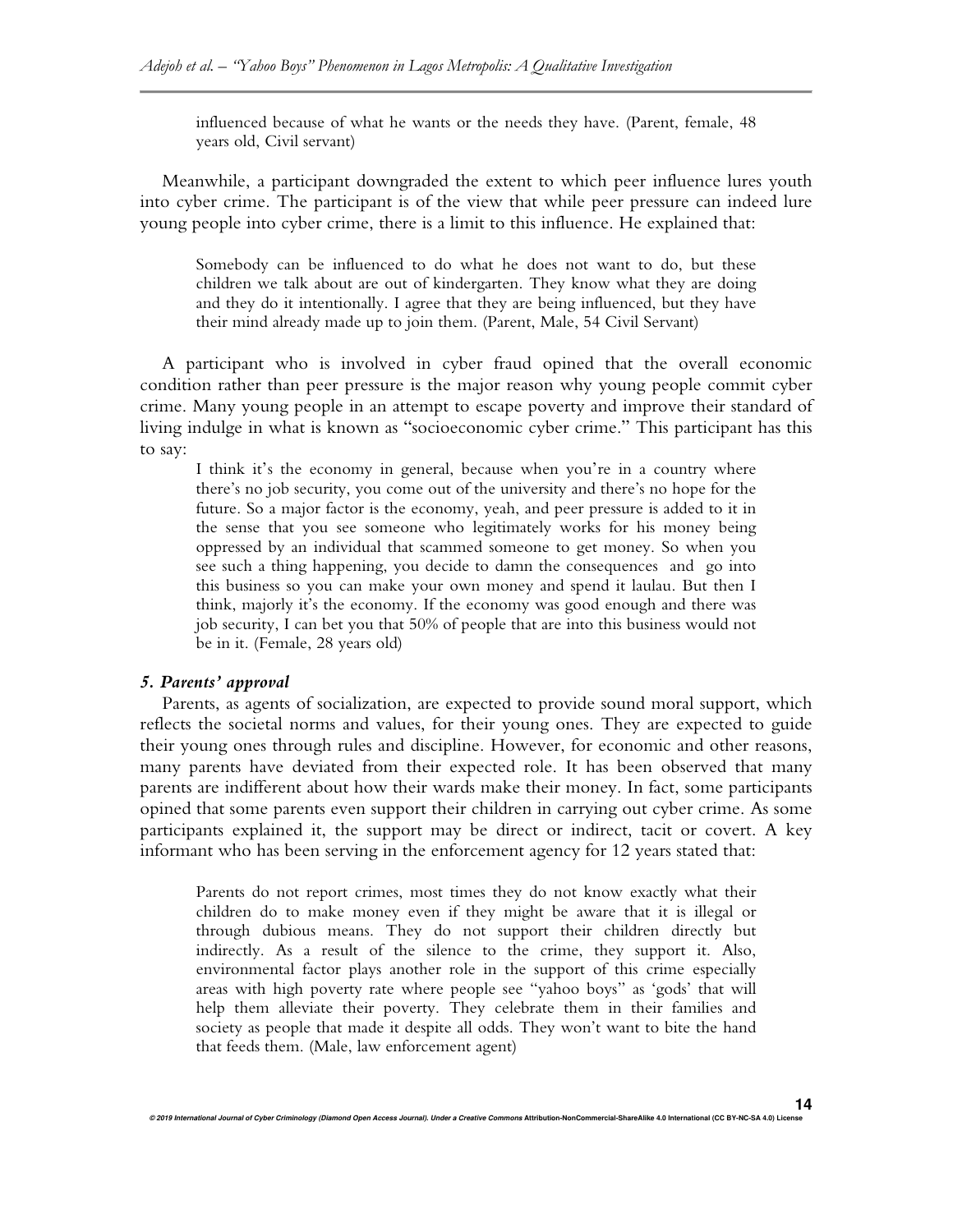

Indeed, there are several cases where popular *"*yahoo boys*"* are given chieftaincy titles, and are asked to contribute towards community development projects. In fact, some of the gamers are breadwinners of their families; they feed their parents, wives and children, and pay siblings' school fees from the proceeds of cyber crime.

Another participant is of the view that some parents often show negligent attitude concerning how their children make their money. He stated that:

Some parents lay down, they play low tune when it comes to that. All what they want to celebrate is that their child has finally made it, but they are not too careful in finding out how he makes it. (Male, law enforcement agent)

Another participant opined that:

Parents play a role indirectly in the support of their children by not questioning them on the means of livelihood. In fact, we have a rare situation where the father encourages the son to learn "yahoo yahoo". (Male, law enforcement agent)

There are indeed cases where parents employ teachers to teach their wards how to become an Internet fraudster. However, no registered IT institute will overtly teach people such things. But the idea is that the basic knowledge such as how to operate the computer, open an e-mail account and use chat messengers taught in computer schools are required to become a yahoo boy.

While some parents are aware of their wards' illegitimate source of income and either act neutral or give them moral support and in prayers, there are some others who do not know what their children do to make money. A female Internet fraudster attested to this fact:

To be sincere, my parents are not aware because they actually know I have an official job. I go to work in the morning to go and oversee my goods, even if my parents are not exactly sure of where the money came from but I told them I had investors invest in my business and the business is actually doing very well. Do you want to come and calculate my money for me? (Female, 28 years old)

Similarly, another participant, who is also involved in cyber crime perpetration, has this to say about parental support for cyber crime,

I don't think any parent would support this hustle. My parents don't know what I do. They believe I'm into business. (Male, 29 years old)

Internet fraudsters and the likes are fond of saying that they are into business of clearing and forwarding when asked what they do for a living. Parents are expected to have sufficient idea and knowledge of their children's occupation, the location and knowledge of few co-workers where necessary. It is not sufficient for parents to know that their children work, they should be able to match the lifestyle and expenses of such children to the occupation, and report any perceived discrepancies to law enforcement agency.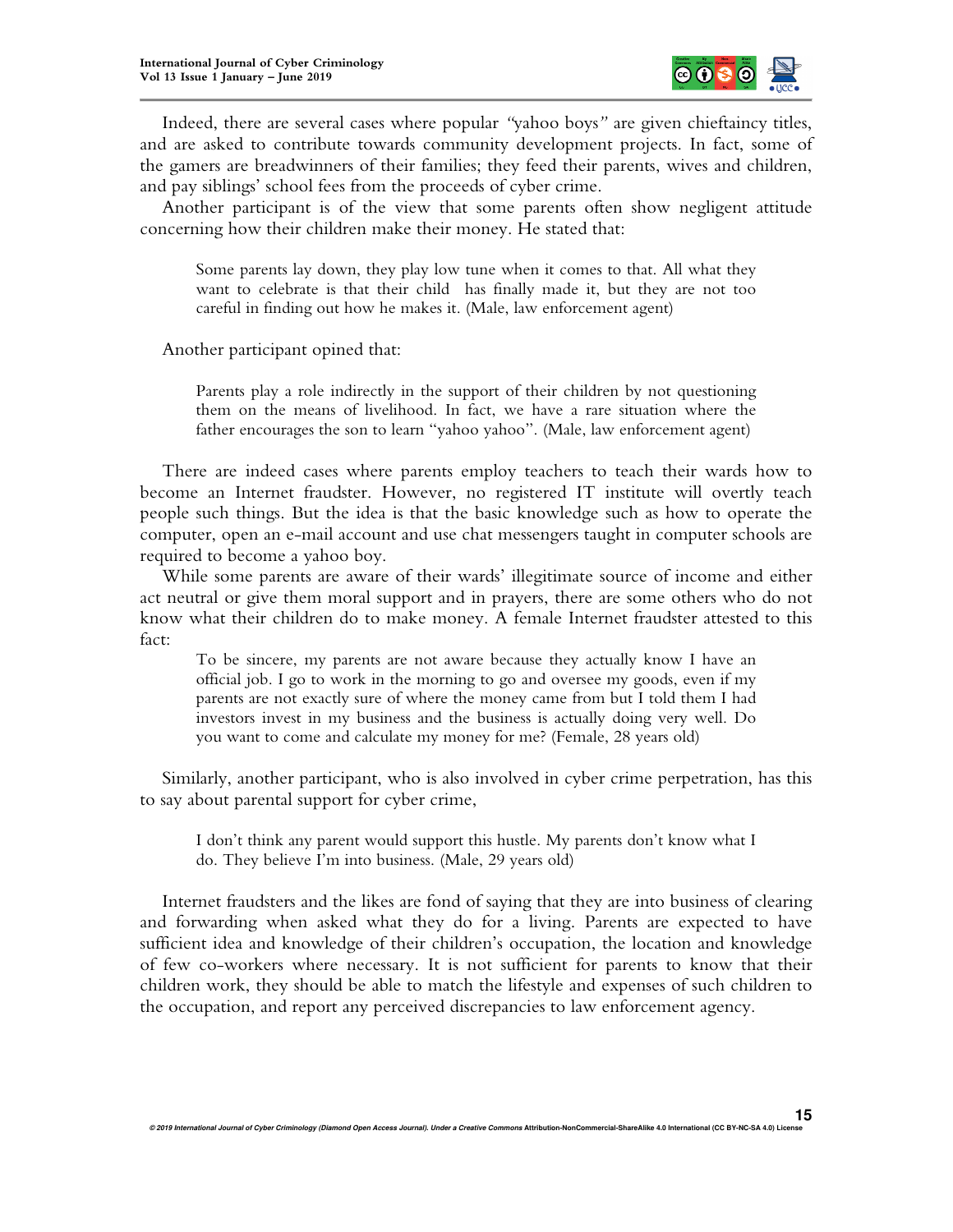#### **Discussion**

This study sought to investigate the knowledge of methods and processes adopted by *"*yahoo boys*"* in defrauding victims, and also to know how *"*yahoo boys*"* are initiated into the crime, and the possible roles of peer influence and parents' approval of the crime.

Regarding knowledge of security agents about the crime, it was found that the law enforcement agents have some knowledge of the various ways by which cyber crime is perpetrated by *"*yahoo boys*"* and those of yahoo plus. Some of the common ways known to law enforcement agents include romance scam and wire both of which are intertwined which the "yahoo plus" phenomenon. Romance scam entails that a suspect registers on social media and often times dating websites where they send spam messages to several people requesting to be their friend or lover. Those who respond are followed up on and are frequently communicated with on a regular basis to build the trust. The suspect tries as much as possible to gain the love and trust of the victim. This may include sending nude pictures and gifts. After the trust has been gained, the suspect then begins to extort money from the victims. The reasons given to the victim could be that they are sick and need money for treatment, or that their business is not doing well and needs financial assistance.

Sometimes, the yahoo plus boys use rituals and fetish means to aid the process. One of their approaches is the use of gifts including rings, necklaces and fabrics. These items would have been taken to a herbalist who prepares them with charms (full names of the would-be victims and that of their parents are often chanted or inscribed in the charm) for a number of days before it is sent to the victims in Diaspora. It is believed that once the unsuspecting victims put on the jewellery, or fabric, they will be under the influence of the charms and do whatever the suspect says. Another method involves chewing and licking of fetish items before speaking to a victim on the phone, it is their belief that the victim will not resist their command. Studies should do a forensic investigation of the nature of such conversation, whether it involves command from the suspect, and the time interval between such call and when a victim sends money. Extant studies identified ritualism and fetishism as part of the culture of many African countries and were documented by both colonial and post-colonial writers (Harnischfeger, 2006; Akiwowo, 1983; Nwolise, 2012; Simpson, 1980; McCall, 2004; Payne, 1921; Talbot, 1923; Wolff, 2000; Rubin, 1989; Cohen, 1966).

With respect to the role of initiation, this study found that the process of initiation into cyber crime among youths is heavily dependent on their interaction with others who indulge in cyber crime. This result is also supported by one of the assumptions of Edwin Sutherland's theory of Differential Association, Sutherland (1939). The reason for the claim that youth interaction with cyber criminals contributes to their indulgence in cyber crime is not far-fetched. Since social interaction is an integral part of social group and cyber crime perpetrators do not exist in isolation; they are brothers, sisters, relative, schoolmates or neighbours to young people; therefore, it can be logically deduced that young people will interact with cyber fraudsters and may be initiated in the process.

More so, the role of the university environment in aiding the process of youth initiation into cyber crime cannot be jettisoned. This is particularly true as the environment breeds individuals of different background. Some are from wealthy homes, while some have ventured into cyber crime as a means of survival and living large in school. This also contributes to the attraction, and consequently initiation of young people into cyber crime as they feel intimidated and interact with the fraudsters without minding to go any length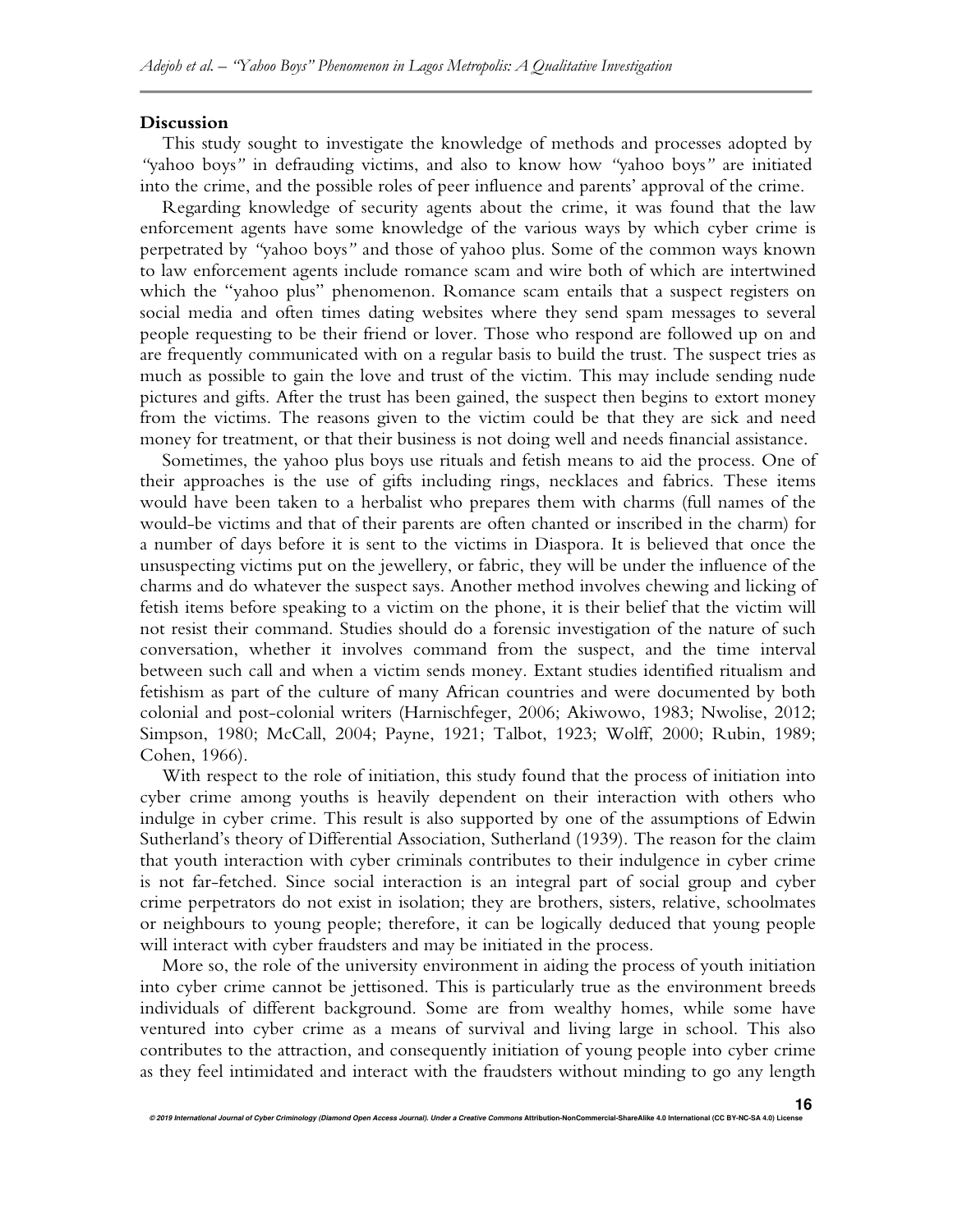

to become like the latter. Even though the university is a pro-social institution, its environment has serious impact, both positive and otherwise, on the students and those around it.

Regarding the role of friends, it was found that peer pressure is a complex factor in the explanation of young people's involvement in cyber crime. The young people as a contributory factor corresponds with Esiri (2013) who noted that of one of the goals of peer pressure is concordance, and the result of such is conformity to criminal behaviour in delinquent subculture. It supports the assertion of Nsofor (2013) that peer group is an agent of socialisation where young people internalise behaviours, the kinds of behaviour, whether good or bad, embraced by a child is contingent upon the characters of the peers.

However, the result of this study shows that despite the enormous influence of peers on young people, the relationship between peer influence and cyber crime is complex as other intervening variables and the personality of the young person are very important in determining the kind of peer he or she will attract. This finding is supported by philosophical view that like-minded people attract one another. Reckless (1981) also used the concept of "containment", which he defined as the ability and strength of a person to direct himself or herself and resist deflection from conventional norms and peer influence. Reckless suggested that youth involved in cyber crime have low-self esteem, and practising cyber crime may be an attempt on the part of those who do not feel the emotional security that comes with a positive self-image. Despite this complexity, the role of peer influence cannot be over-emphasized on youth involvement in any criminal act, including cyber crime. In addition, even when friends are suspects of cyber crime, the pro-social behaviours of parents and teachers and the commitment of a person to their relationship with the pro-social entities can deter them from joining *"*yahoo boys*"* (Hirschi, 1969).

Lastly, the finding of this study suggests that parents' overt or covert support may suggest to suspects and potential suspects that the act is not too bad. Indifferent attitude and lack of concern for activities of young people is common among Nigerian parents, particularly those in poverty-stricken areas of Lagos State. They encourage or at least show indifference to sources that will improve their standard of living. This indifferent attitude encourages young people to perpetuate the act.

The notion that parents can play important roles in curbing cyber crime among youth is highlighted in Hirschi's (1969) Social Bond theory. For Hirschi, the importance of parents in controlling cyber crime among youth is rooted in the bonds that youth form; bond to pro-social values, pro-social people, and pro-social institutions. According to him, it is these bonds that end up controlling young people's behaviour when they are tempted to engage in criminal or deviant acts. Hirschi outlines four types of social bonds: attachment, commitment, involvement and belief.

Attachment with pro-social parents is particularly relevant when examining the role of parents in preventing young people from committing crime. Hirschi held the view that parents and schools are of critical importance in this regard; whereas youth who form close attachments to their parents and schools are less likely to engage in cyber crime given that their parents and schools frown at such act. This is similar to the notion of Vander Ven and Cullen (2004) that low socioeconomic parents may not be able to provide necessary moral and material support for them. Parents' inability to provide basic needs can affect social bonds between they and their children so that even when such parents are pro-social, the child may tilt towards illegitimate means to survival.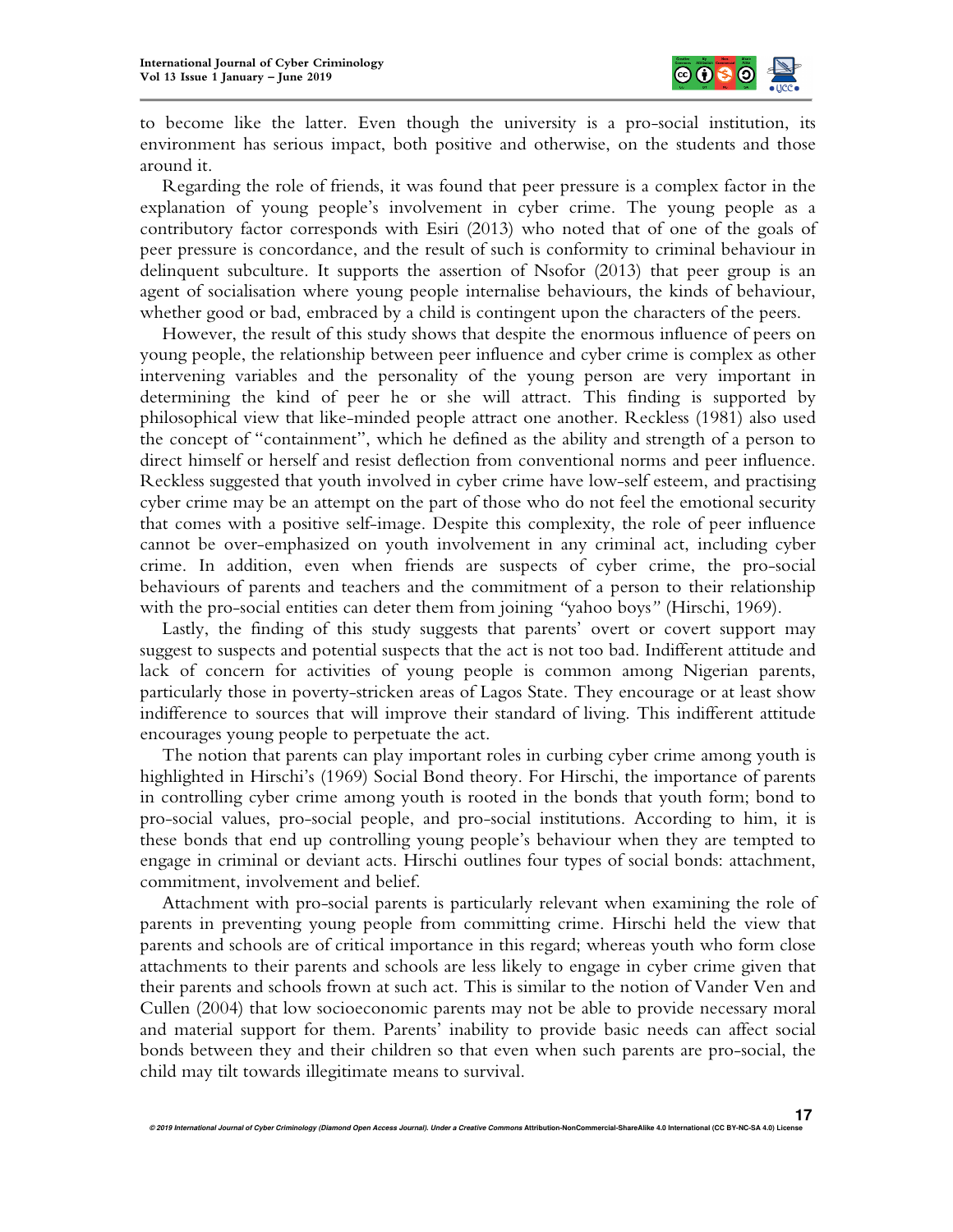#### **Conclusion**

The *"Yahoo yahoo"* phenomenon is rampant in the Lagos metropolis. The law enforcement agencies are aware of some of the processes and approaches used by suspects to defraud unsuspecting victims. Uncompromised efforts from the law enforcement agents and institutions, and cooperation of financial institutions and members of society will go a long way in yielding more arrest and prosecution of suspects. *Yahoo plus* phenomenon also exists and is being practised by suspects who are eager to make it big. It is, however, not clear how prosecutors are able to provide and justify evidence of fetishism and ritual practices against the suspect in the court of law. Initiation of young people into cyber crime requires complex interaction and teaching-learning process that is not coerced. Tacit or direct support from parents and members of the society suggests that proceeds of cyber crime are acceptable. Anti-social friends are not enough to lure young people into cyber crime, the role of pro-social parents and institutions, and the personal disposition of the individual can mediate such influence. Future studies should look into the profiles of victims of cyber fraud, and then investigate the frequency of transaction before and after they received gift items from suspect. Future studies should also investigate possible influence of location of universities on pro-social values and cyber crime.

## **Acknowledgements**

*We appreciate all our participants who spared their time to be part of the study.* 

## **References**

- Adejoh, S. O., Temilola, O. M., & Adejuwon, F. F. (2018). Rehabilitation of drug abusers: the roles of perceptions, relationships and family supports: *Social Work in Public Health.* doi: 10.1080/19371918.2018.1469063
- Adeniran, A. I. (2008). The Internet and emergence of yahoo-boys sub-culture in Nigeria. *International Journal of Cyber Criminology, 2*(2), 368–381.
- Akers, R. L. (2009) *Social Learning and Social Structure: A General Theory of Crime and Deviant*. US: Transaction Publishers.
- Akers, R. L., Krohn, M. D., Lanza-Kaduce L., & Radosevich, M. (1979). Social Learning and Deviant Behaviour: A Specific Test of a General Theory, *American Sociological Review, 44*, 636-655
- Akers, R. L. (1990). Rational Choice, Deterrence and Social Learning Theory in Criminology: The Path Not Taken, *Journal of Criminal Law and Criminology*, *81*(3), 653-676.
- Akiwowo, A. A. (1983). *Ajobi and ajogbe: variations on the theme of sociation*. Ife: University of Ife Press.
- Arimi, C. N. (2011). *Social-economic factors influencing the crime rate in Meru Municipality, Kenya*. University of Nairobi Research Archive.
- Árpád, I. (2013). A greater involvement of education in fight against cyber crime. *Procedia -Social and Behavioural Sciences, 83*, 371 – 377.
- Atwal, A. (2011). Youth cyber crime influenced by peers. Retrieved from https://youthtoday.org/2011/06/youth-cyber crime-influenced-by-peers.
- Cohen, A. (1966). Politics of the kola trade: some processes of tribal community formation among Migrants in West African towns. Africa. *Journal of the International African Institute, 36*(1), 18-36.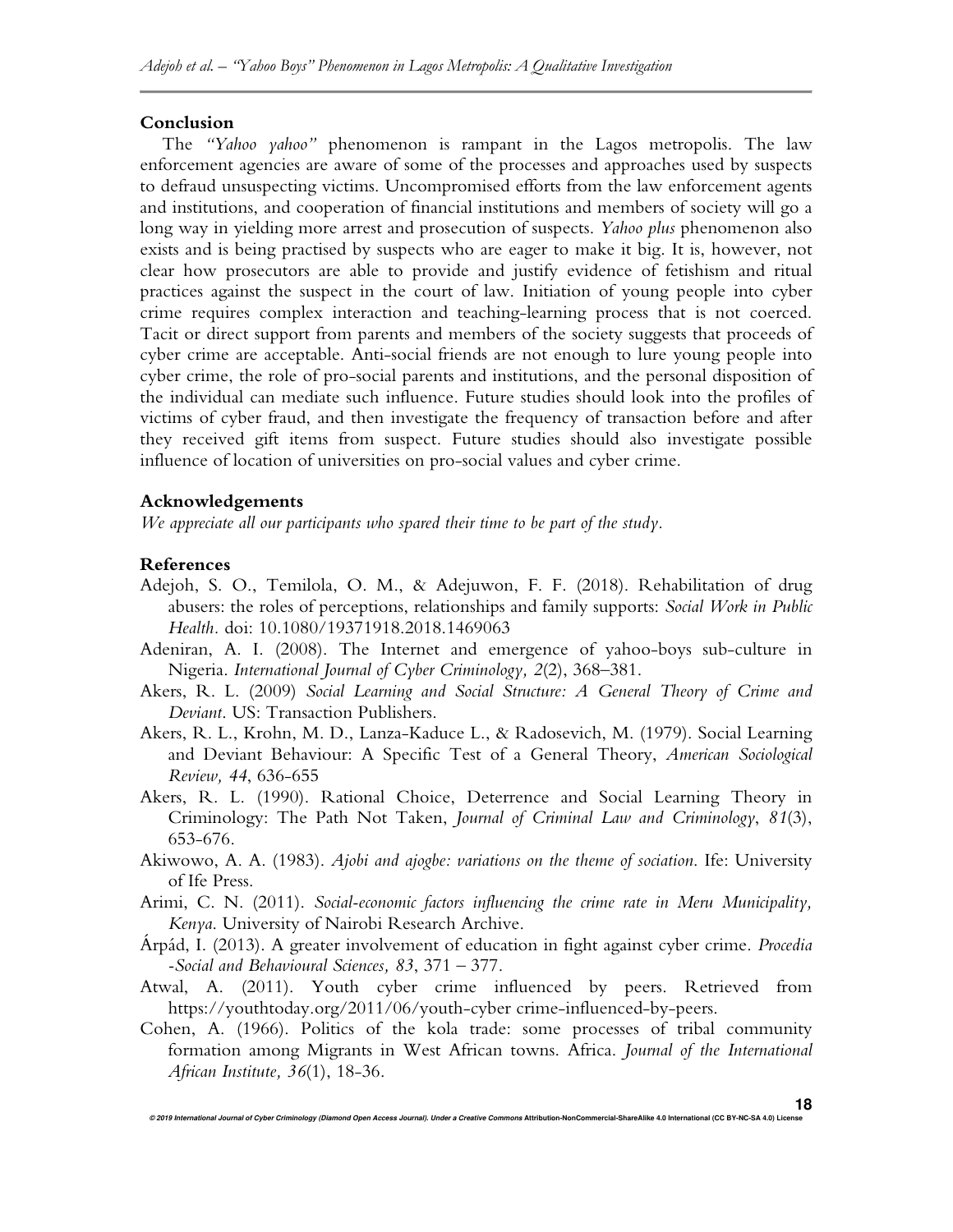

- Daily post Newspaper (2018). EFCC arrests six '"yahoo boys"' in Abuja. Retrieved from http://dailypost.ng/2018/05/15/efcc-arrests-six-yahoo-boys-abuja.
- Esiri, M. O. (2013). The influence of peer pressure on criminal behaviour. IOSR Journal of *Humanities and Social Science, 21*(1), 8-14.
- Harnischfeger, J. (2006). State decline and the return of occult powers: the case of Prophet Eddy in Nigeria. *Magic, Ritual, and Witchcraft (Summer 2006)*. University of Pennsylvania Press.
- Hirschi, T. (1969). *Causes of delinquency*. Berkeley: University of California Press.
- Holt, T. J., Burruss, G. W., & Bossler, A. M. (2012) Social Learning and Cyber-Deviance: Examining The Importance of a full Social Learning Model in Virtual World. *Journal of Crime and Justice*, *33*(2), 31-61.
- Ibrahim, S. (2016).Social and contextual taxonomy of cyber crime: Socioeconomic theory of Nigerian cybercriminals. *International Journal of Law, Crime and Justice, 47*, 44-57.
- Ige, O. A. (2008). *Secondary school students' perceptions of incidences of Internet crimes among school age children in Oyo and Ondo States, Nigeria*. A Masters dissertation in the Department of Teacher Education, University of Ibadan.
- Lazarus, S., & Okolorie, G. U. (2019). The bifurcation of the Nigerian cybercriminals: Narratives of the Economic and Financial Crimes Commission (EFCC) agents. *Telematics and Informatics, 40*, 14–26.
- Lee, G., Akers, R., & Bong, M. J. (2004) Social Learning and Structural Factors in Adolescent Substance Use, *Western Criminology Review*, *5*(1), 17-34.
- McCall, J. C. (2004). Juju and justice at the movies: vigilantes in Nigerian popular video. *African Studies Review, 47*, 51-67.
- Melvin, A. O., Ayotunde, T., (2010). Spirituality in cyber crime (""yahoo yahoo"") activities among youths in South West Nigeria. In: *Youth Culture and Net Culture*: *Online Social Practices* (pp. 357–376). Hershey, PA, USA: IGI Global.
- Ninalowo, A. (2016). *Nexus of state and legitimation crisis*. Lagos: Prime Publications.
- Nsofor, J. U. (2013). Causes and effects of campus cults on Nigerian educational system, *Journal of the Nigerian Sociological Society, 2*(1), 139-142.
- Nwolise, O. B. C. (2012). *Spiritual dimension of human and national security*. Eighteenth Faculty Lecture Series, Faculty of the Social Sciences, University of Ibadan (April 26, 2012).
- Ojedokun, U. A., & Eraye, M. C. (2011). Socioeconomic lifestyles of the yahoo-boys: a study of perceptions of university students in Nigeria. *International Journal of Cyber Criminology*, *6*(2), 1001–1013.
- Payne, N. (1992). Towards an emancipatory sociology: abandoning universality for the true indigenization. *International Sociology, 3*, 161-70.
- Reckless, W. C. (1981). Containment theory: An attempt to formulate a middle-range theory of crime. In. I. L. Barak-Glantzet.al (Eds.), *Mad, the Bad, and the Different*, (pp. 67-75). New York: Lexington Books.
- Rubin, A. (1989). *Art as Technology: the arts of Africa, Oceania, native America, Southern California*. In A. Rubin and Z. Pearlstone (Eds.). *Art as Technology: the arts of Africa, Oceania, native America, Southern California* (pp. 133-38.) Beverley Hills, CA: Hilcrest, Pr.

Silverman, D. (2013). *Doing qualitative research (4th ed.)*. London: Sage Publications. Simpson, G. E. (1980). *Yoruba religion and medicine in Ibadan*. Ibadan University Press. Sutherland, E. (1939). *Principles of Criminology*. Chicago: University of Chicago Press.